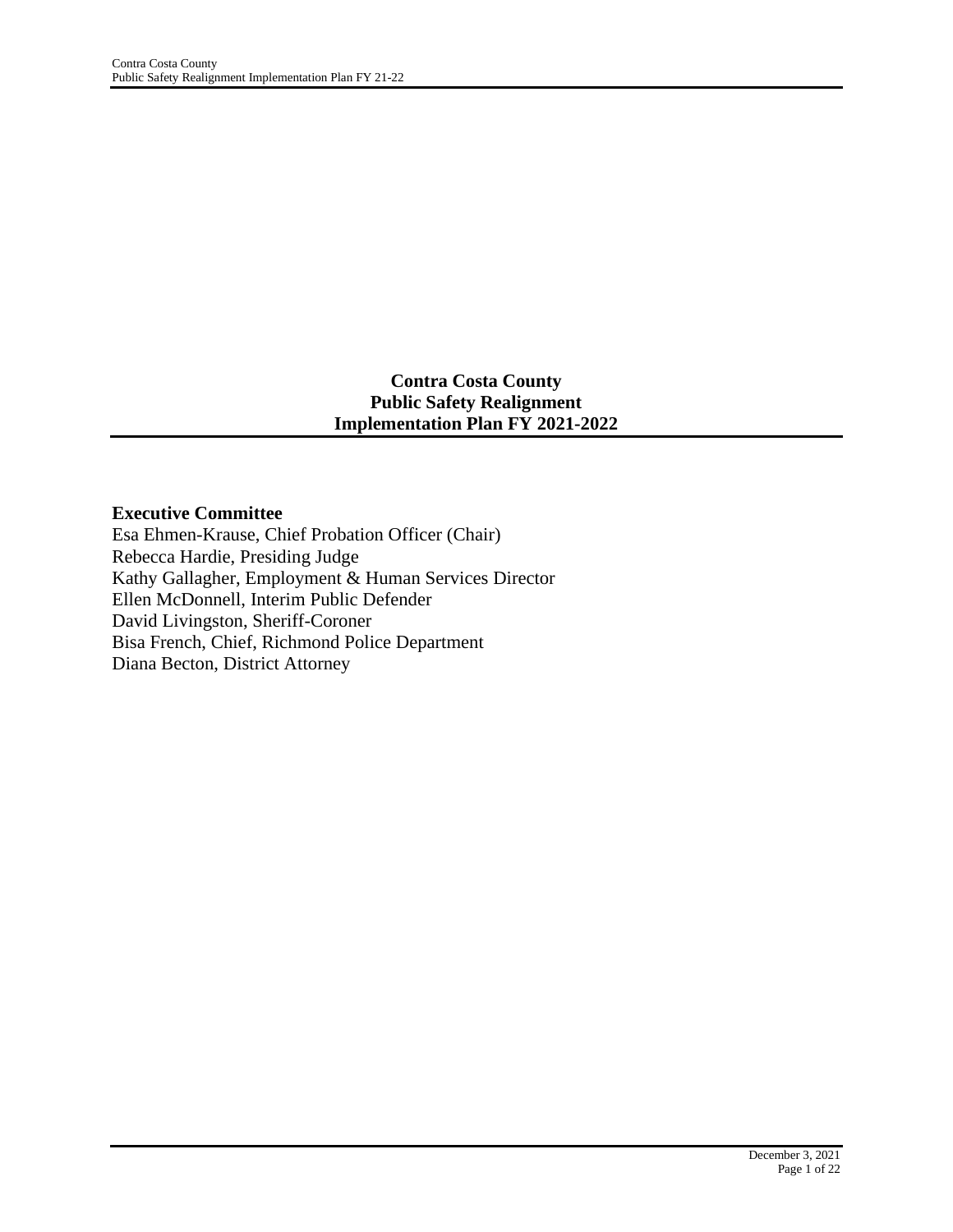# **Table of Contents**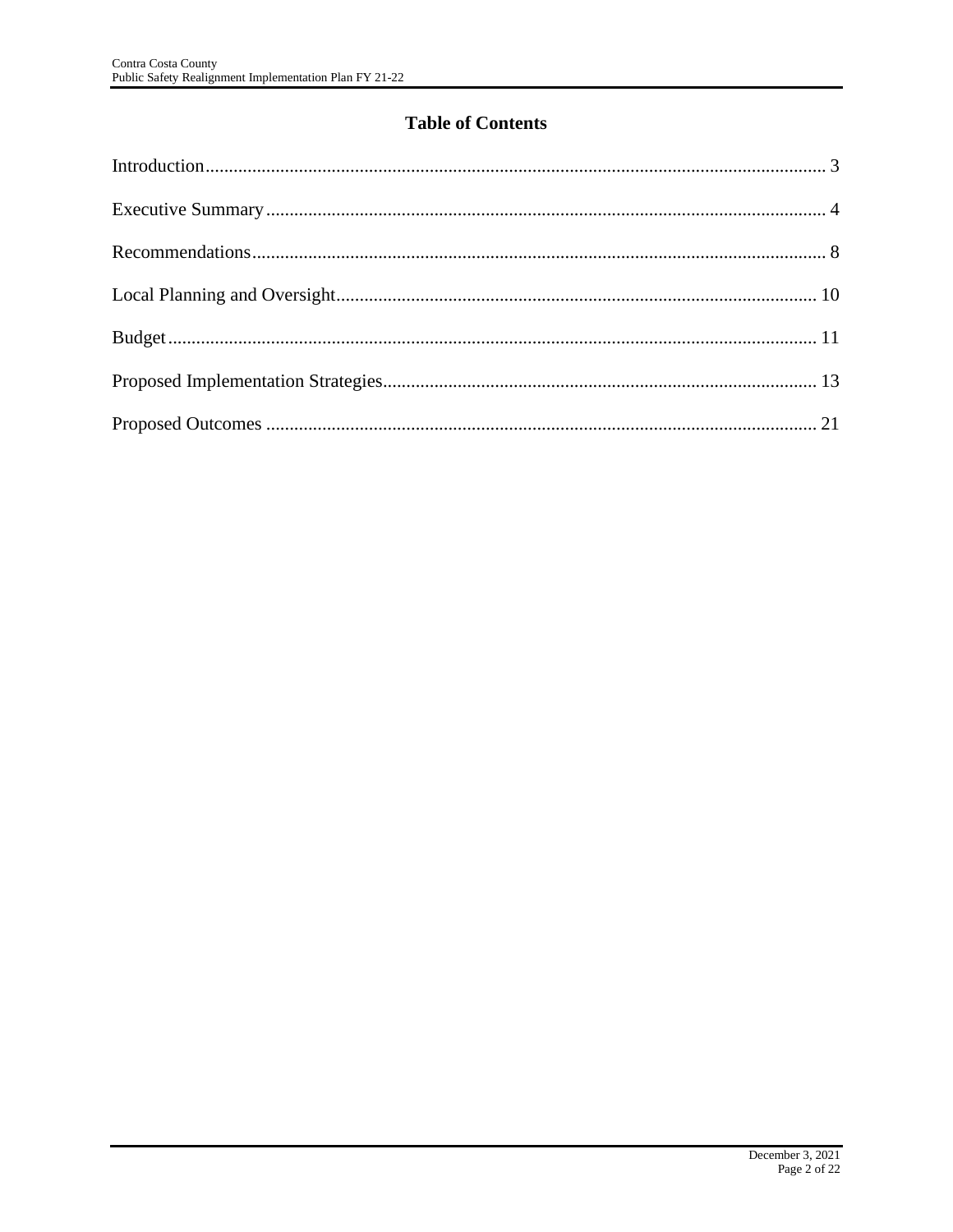### **Introduction**

To address overcrowding in California's prisons and assist in alleviating the State's financial crisis, the Public Safety Realignment Act (Assembly Bill 109) was signed into law on April 4, 2011. This realignment represented one of the most significant changes to California corrections and public safety in decades. Years of state and local government budget deficits and an unacceptably high recidivism rate for people released from incarceration were all factors of the realignment.

AB 109, whose implementation began in October 2011, transferred the supervision responsibility for people convicted of specified lower level crimes from the California Department of Corrections and Rehabilitation (CDCR) to the 58 counties in California. There were three main considerations of Realignment. The first was the need to address the significant overcrowding in state prisons. Budgetary considerations were also a factor of realignment, as California has the largest and most expensive prison system in the nation. Finally, Realignment sought to improve the recidivism rate and correct the long-standing failures of the California prison system.

As part of AB 109, each county in California was mandated to form an Executive Committee of the Community Corrections Partnership (CCP) and to develop a plan to implement AB 109. This initial Implementation Plan was reviewed and approved by the County Board of Supervisors in 2011, with a subsequent Operations Plan drafted in 2012. Since that time, the Contra Costa County Board of Supervisors, the CCP and its Executive Committee, and various public and private stakeholders and community members have engaged in an intense and fully focused response to this legislation.

The Executive Committee of the CCP is comprised of the Chief Probation Officer as chair, a Chief of Police, the Sheriff, the District Attorney, the Public Defender, a representative from the Superior Court, and the Director of Employment and Human Services. In addition to the seven CCP Members on the Executive Committee, the full CCP also includes agency directors from the Health Services - Behavioral Health, the Workforce Development Board, and Alcohol and Other Drugs Service; the Superintendent of the Contra Costa Office of Education, the; a representative of community-based programs; the County Administrator; and a victim's rights representative.

This revised plan serves as the governing document to AB 109 implementation in Contra Costa County including the roles of the various departments, programs and services available to the realigned population, as well as the allocation of the AB 109 funds that support these efforts. The plan provides valuable updates on strategies and activities and identifies benchmarks for the forthcoming transformative reentry work ahead.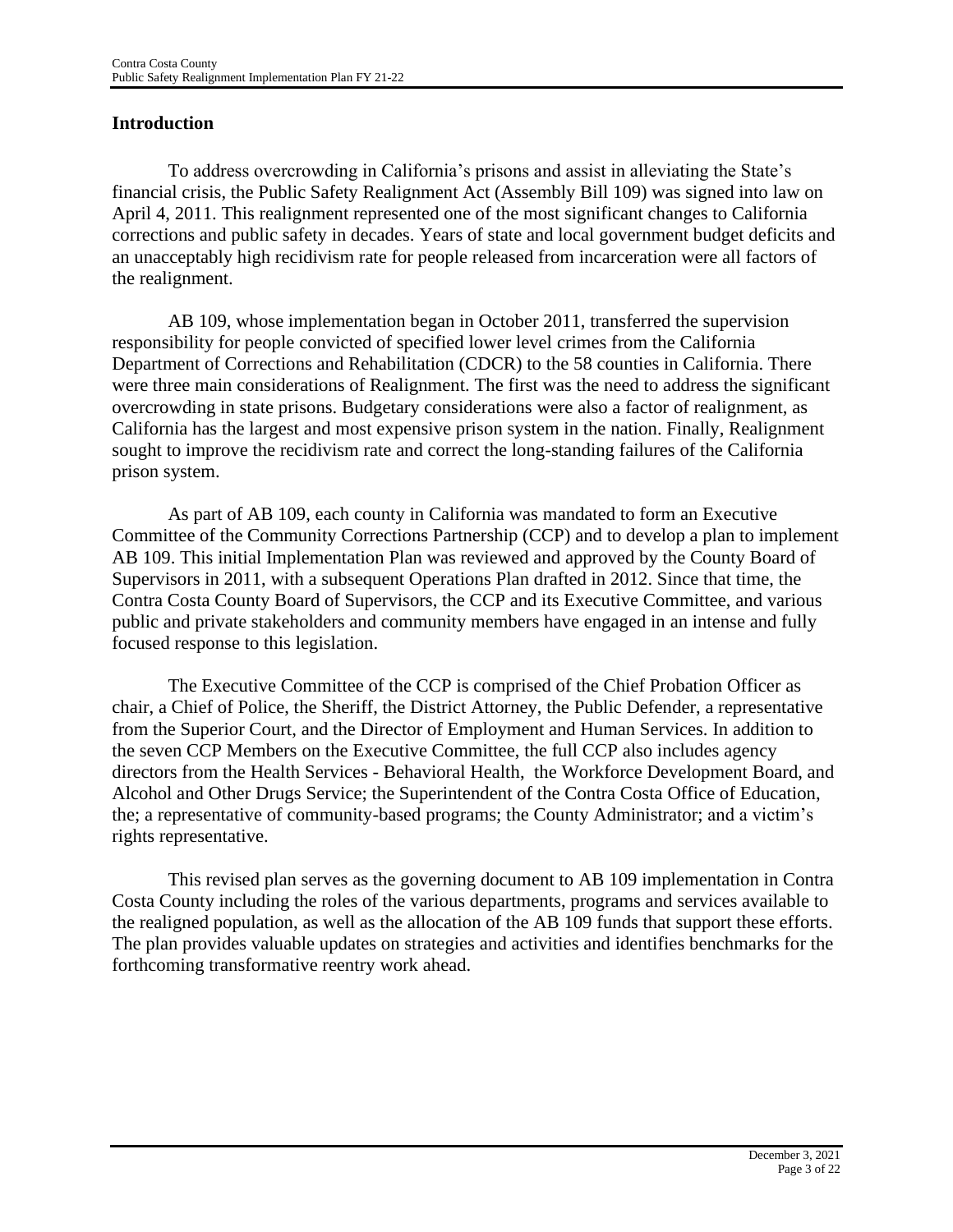# **Executive Summary**

#### *Overview.*

Assembly Bill 109 (AB 109), also known as the Public Safety Realignment Act of 2011, realigned three major areas of the criminal justice system by:

- **•** Transferring the responsibility to incarcerate individuals convicted of lower-level crimes (specified non-violent, non-serious, non-sex offenses) from the state prison to local county jails and providing counties with an expanded role to supervise these individuals once they are released from custody;
- Transferring responsibility for post-release supervision of specified individuals in the community (those released from prison after having served a sentence for the conviction of a non-violent, non-serious, and non-sex offense) from the state to the county by creating a new category of supervision called Post-Release Community Supervision (PRCS); and
- Transferring the responsibility of incarceration related to parole and PRCS revocations to local county jails.

AB 109 also tasked the local Community Corrections Partnership (CCP)1 with recommending a plan to implement this legislation for acceptance by the County Board of Supervisors (BOS). This document represents the most recent Implementation Plan recommended to the BOS by the CCP Executive Committee. While the limited state allocation simply does not provide sufficient funds for everything we would like to include in this plan, the plan goes a long way towards realizing the County's vision of providing its residents with a system of complementary services related to incarceration, supervision, and rehabilitative/reentry services - as contemplated by the legislature when it passed AB 109 in 2011.

### *Budget.*

The total amount of projected base funding to be allocated to the County for FY 2021/22 is \$29,949,274. The following is a breakdown of the recommended allocations of this revenue:

| Table 1. Contra Costa County AD 102 Spending I lan, I 12021-2022 |               |                     |  |  |  |
|------------------------------------------------------------------|---------------|---------------------|--|--|--|
| Agency                                                           | FY 2021-2022  | Percent of Total FY |  |  |  |
|                                                                  | <b>Budget</b> | 2021-2020 Budget    |  |  |  |
| <b>Community Based Contract Services</b>                         | \$5,526,000   | 18.45%              |  |  |  |
| <b>Employment and Human Services</b>                             | \$367,620     | 1.23%               |  |  |  |
| Sheriff's Office                                                 | \$9,004,929   | 30.07%              |  |  |  |
| <b>Probation Department</b>                                      | \$4,744,213   | 15.84%              |  |  |  |
| Police Chief's Association                                       | \$495,257     | 1.65%               |  |  |  |

### **Table 1. Contra Costa County AB 109 Spending Plan, FY2021-2022**

<sup>&</sup>lt;sup>1</sup> The Community Corrections Partnership was previously established under SB 678.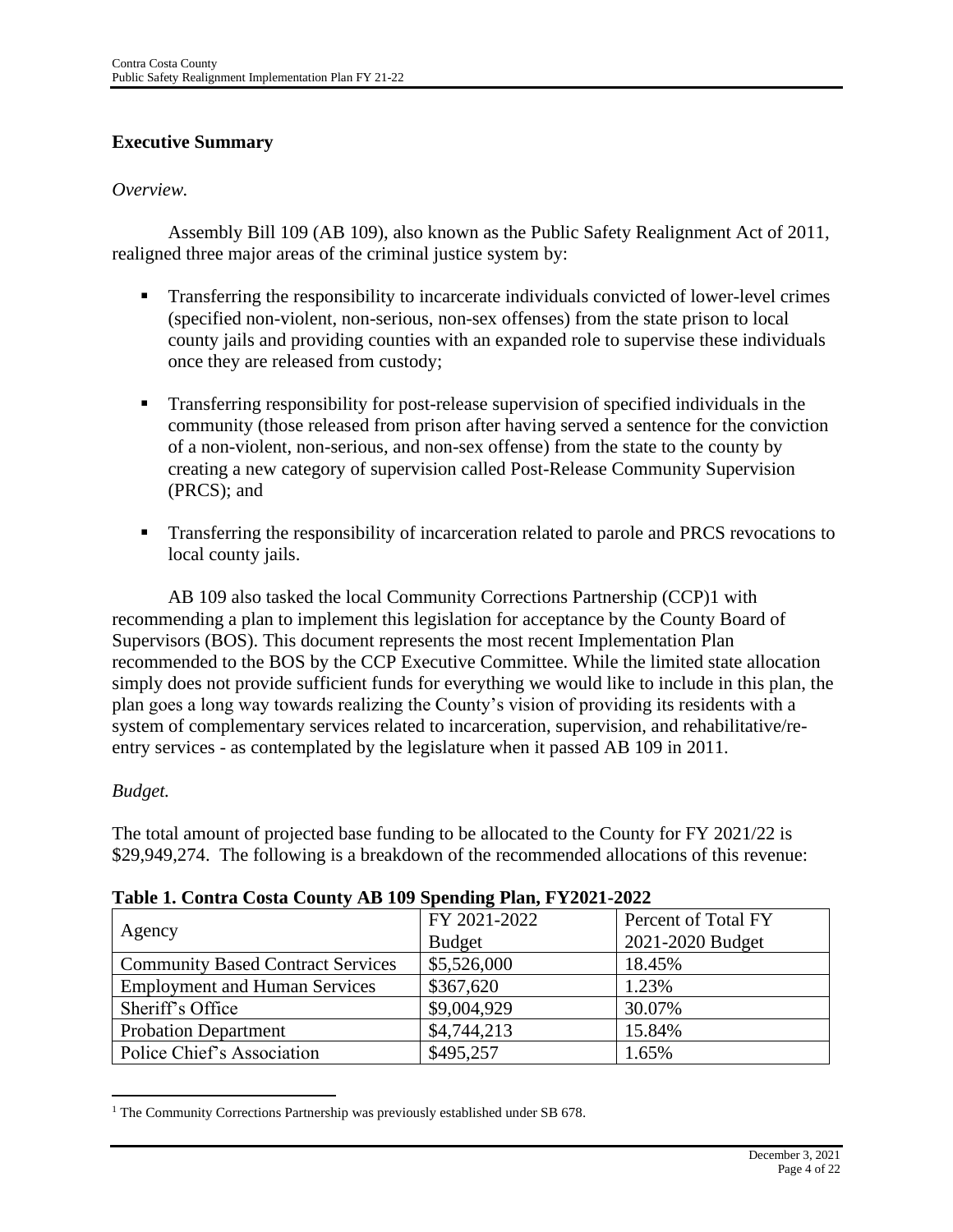| <b>Health Services</b>        | \$3,602,038  | 12.03% |
|-------------------------------|--------------|--------|
| Office of the Public Defender | \$4,179,490  | 13.96% |
| District Attorney Office      | \$1,826,429  | 6.10%  |
| <b>Superior Court</b>         | \$203,298    | 0.68%  |
| Total                         | \$29,949,274 | 100%   |

#### *Justice Involved Populations.*

As a result of AB 109, the Probation Department has been given the responsibility to supervise a population of individuals convicted of non-violent, non-serious, non-sex offenses upon their release from custody. This includes both the PRCS population, and those on court imposed mandatory supervision following their release from county jail under 1170(h) of the Penal Code. The county strives to retain these populations in local custody rather than state prison and has been a leader in state with its high use of mandatory supervision. For Contra Costa County, the population of clients were as followed for FY 20/21:

**AB 109 Local Supervision Populations**. Between July 2020 to June 2021, the Probation Department supervised a total of 657 Post Release Community Supervision clients that were released from the prison system onto AB 109. During this same time period a total of 263 individuals were supervised on Mandatory Supervision under Penal Code § 1170(h).

**CDCR Good Conduct Credit Releases.** Beginning May 2021, the Probation Department was tasked to supervise newly released clients from CDCR based on recalculation of custodial credit. There were at total of 33 releases under the new CDCR credit calculation. These releases were sometimes on a very short notice to no notice. Probation's close collaboration with several community based organizations made this influx of releases manageable, and the new clients received services with minimum to no disruption in service. The AB109 units continued to operate at full staffing capacity and were able to manage the new influx of releases as a result of CDCR's new calculation formula. Caseload size remained steady at below 50 clients per Deputy Probation Officer.

#### **County jail commitments.**

From July 2020 through June 2021 there were a total of 16 commitments to the county jail under PC 1170(h). There was also a total of 623 county jail bookings for parole violations with a total of 214 commitments to jail after sentencing for a sustained parole violation. These reduced statistics reflect the impact of Covid 19.

### *Implementation Strategies.*

The Community Corrections Partnership has crafted a variety of strategies to maximize community safety and provide AB 109 clients with widespread access to effective reentry programming and social services.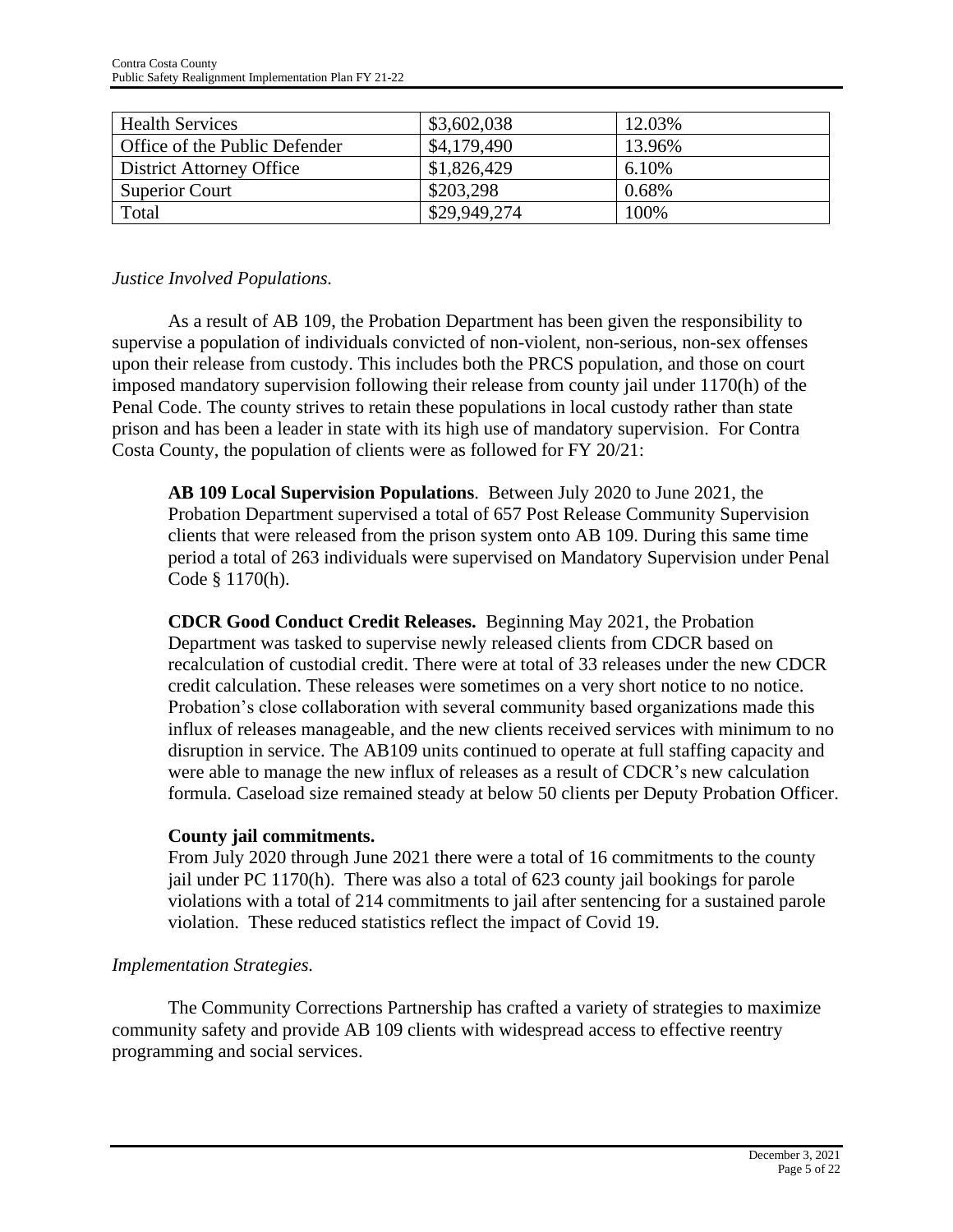- ➢ The *Sheriff's Office* manages three county jail facilities Martinez Detention Facility, Marsh Creek Detention Facility, and the West County Detention Facility. In collaboration with the Community Corrections Partnership, and consistent with prior jail operational practices, the men and women in the Sheriff's custody at these detention facilities are provided with a wide selection of service opportunities to participate in meaningful programs. The Sheriff's Office, various other public agencies (Office of Education, Probation, Health and Human Services), and several community-based organizations receive funding through AB 109 that is used to provide different types and levels of support to the people incarcerated in our county jails. These reentry services are designed to enhance a person's successful transition from custody back into the community. The services and programmatic opportunities provided in the jails include:
	- o Veteran Affairs
	- o Alcoholics Anonymous
	- o Narcotics Anonymous
	- o Legal Research Services
	- o Onsite Library Services
	- o Arts in Corrections
	- o Vocational Opportunities
		- Landscaping/Viticulture
		- Engraving/Sign Shop
	- o Frame Shop
	- o Academic Classes
		- **Adult Basic Education**
		- Adult Secondary Education
		- **ED/High School Equivalency Preparation**
		- **Exercise 18-21** Special education services for those between the ages of 18-21
	- o Career Technical Education
		- **Microsoft Office**
		- Basics in Construction Technology
		- Culinary Arts
		- Multi-craft Core Curriculum
		- **Woodworking**
	- o Life Skills and Personal Development
		- Commitment to Change
		- Substance Abuse Education
		- Parenting Classes
	- o Game Plan for Success
		- Reentry preparation and transitional services
		- Employment development services
- ➢ The *Probation Department* established specialized units to supervise and case manage its AB 109 client population. This is done by developing individualized treatment plans for each client and providing or referring them to a full range of community-based services. The Department complements the services paid for with AB 109 funding, by leveraging SB 678 funding to provide evidence based housing solutions in partnership with the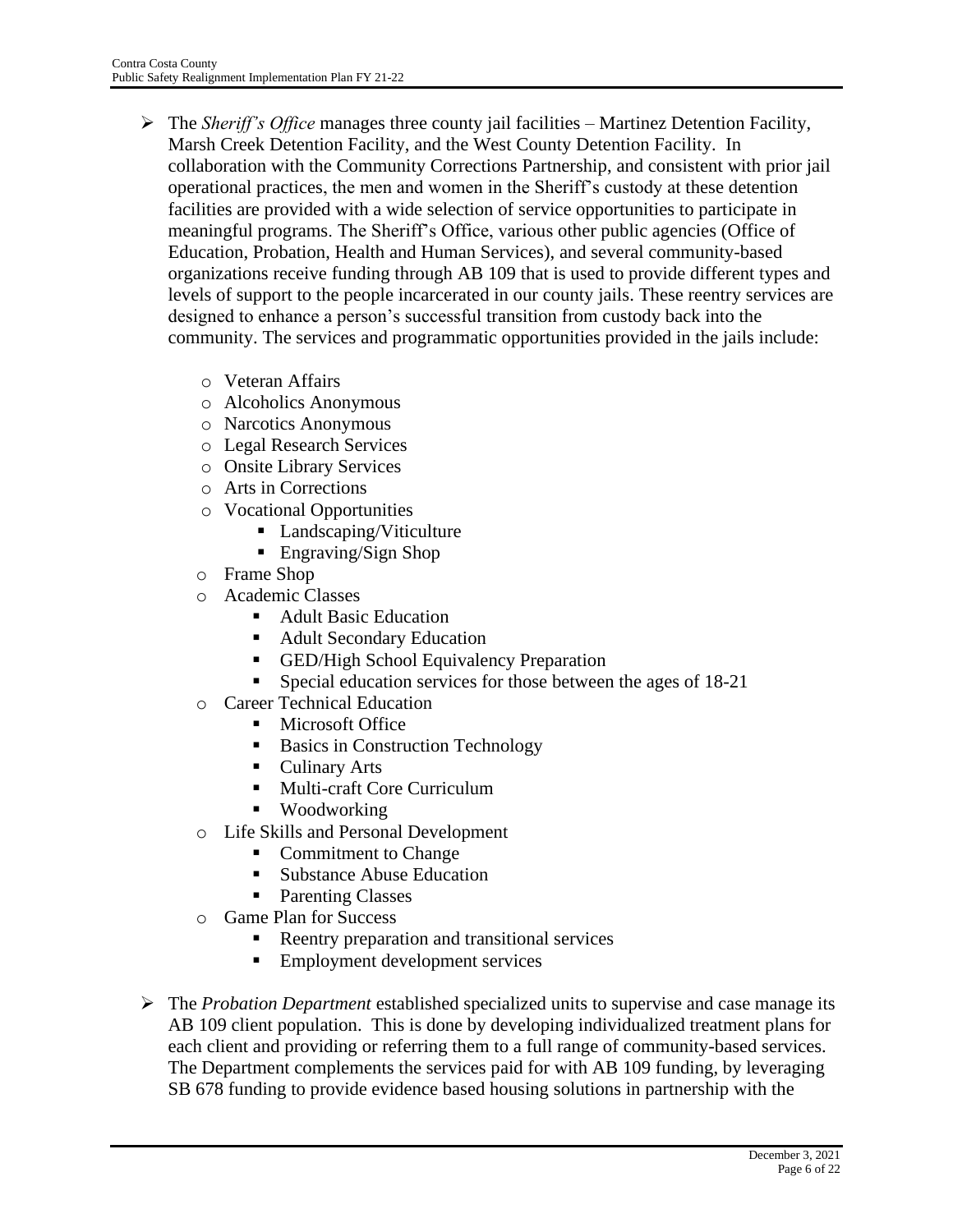County's Health, Housing and Homeless Services Division of the Health Services Department (H3) and pre-release planning services provided by CCCOE. Additionally, the Probation Department is the lead agency for the County's Pretrial Services program. This data driven alternative to money bail is an effort joined by the District Attorney, Public Defender, Sheriff, and Superior Court to ensure that the decision to release a person pending trial is based on the assessed risk of a new crime occurring or court dates being missed if the person is ultimately released. The County's Office of Reentry and Justice (ORJ), the Department's newest division, helps advise on justice reform issues and initiatives, support the County's effort to implement data-driven programs, and encourage partnerships among public agencies and between public agencies and community based organizations in the pursuit of improved public safety outcomes. ORJ staff has expanded to further support public safety initiatives through data analysis and program coordination.

- ➢ *Health Services* provides clients with access to an array of social services that include substance abuse treatment, forensic mental health services, and homelessness prevention. These services are accessible through the department's array of health clinics, treatment centers, and shelters throughout the county. Health Services also provides clinicians that partner with local law enforcement officers on the County's four Mental Health Evaluation Teams to intervene on calls involving a person with mental illness, and supportive follow-up services thereafter.
- ➢ The *District Attorney's Office* provides victim advocacy services to help connect victims of crime with required services. They will also gather information useful for the purposes of setting bail and appropriate release conditions to help reduce local incarceration rates. Furthermore, the Office has recently established new case filing standards that allow the resources of the Office to be utilized on crimes that pose the largest threat to public safety, with the utilization of alternative forms of justice like diversion and community courts Neighborhood Restorative Partnership for less serious violations of the law.
- ➢ The *Office of the Public Defender* will implement a range of new programs and services aimed at reducing recidivism and incarceration. These programs include Arraignment Court Early Representation (ACER), enhanced holistic representation through the use of Social Workers, record-clearing and resentencing, early representation for misdemeanor clients, reentry support services, and pretrial support services.

# *Proposed Outcomes.*

To gauge the effectiveness of the County's realignment implementation, the CCP will monitor data related to recidivism and quality of life outcomes for individuals sentenced or supervised under AB 109, and gather feedback from the partners on the impact the Implementation Plan has had on their delivery of services and operation of programs for the AB 109 population.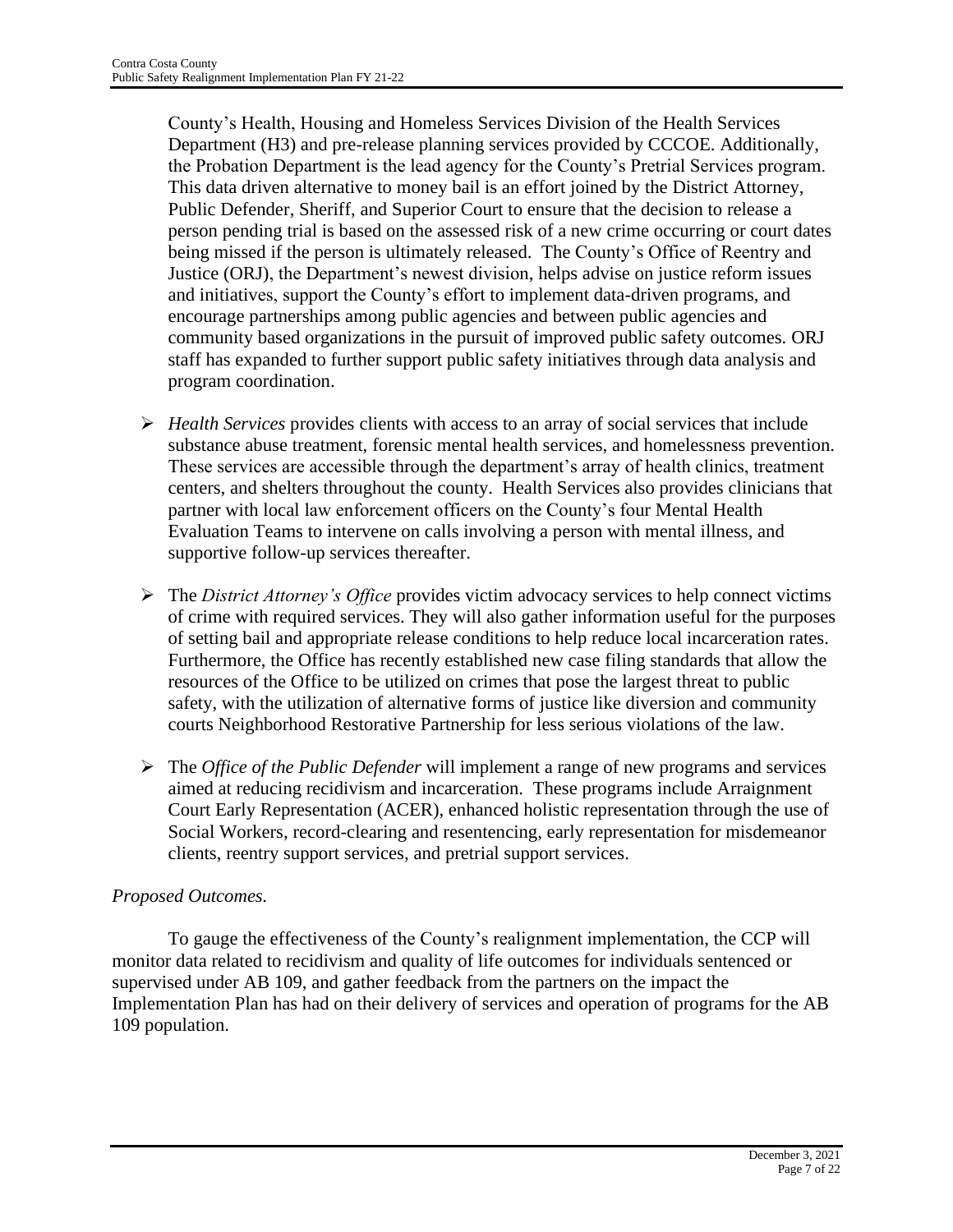### **Recommendations**

The Executive Committee submits the following recommendations to the Board of Supervisors, Contra Costa County:

- 1. ACKNOWLEDGE that the plan recommended here and any future changes to this plan deemed necessary are part of the ever-evolving state of criminal justice and an ongoing commitment to continuous quality improvement in the County's implementation of realignment.
- 2. RECOGNIZE that the funding formula selected by the state to allocate realignment funding to local government provides Contra Costa County with an amount that is significantly less than other large Bay Area counties which only increases the difficulty in providing the most expansive, innovative, and effective array of rehabilitative/reentry services.
- 3. RECOGNIZE that there is an ongoing need to secure funding to achieve the outcomes identified in the County's Reentry Strategic Plan that is separate and apart from the funding specifically allocated for criminal justice realignment.
- 4. RECOGNIZE that this Implementation Plan relies on the availability of a broad array of reentry services that will require additional resources to be sustained on an annualized basis.
- 5. ACKNOWLEDGE that the Sheriff has the ability to offer a home detention program in lieu of confinement in the County Jail, as specified in section 1203.016 of the California Penal Code, and has the ability to offer an electronic monitoring program, as specified in section 1203.018 of the California Penal Code, for people being held in County Jail in lieu of bail.
- 6.. ADOPT this document as the Contra Costa County Post-Release Community Supervision Strategy and Public Safety Realignment Implementation Plan of 2021.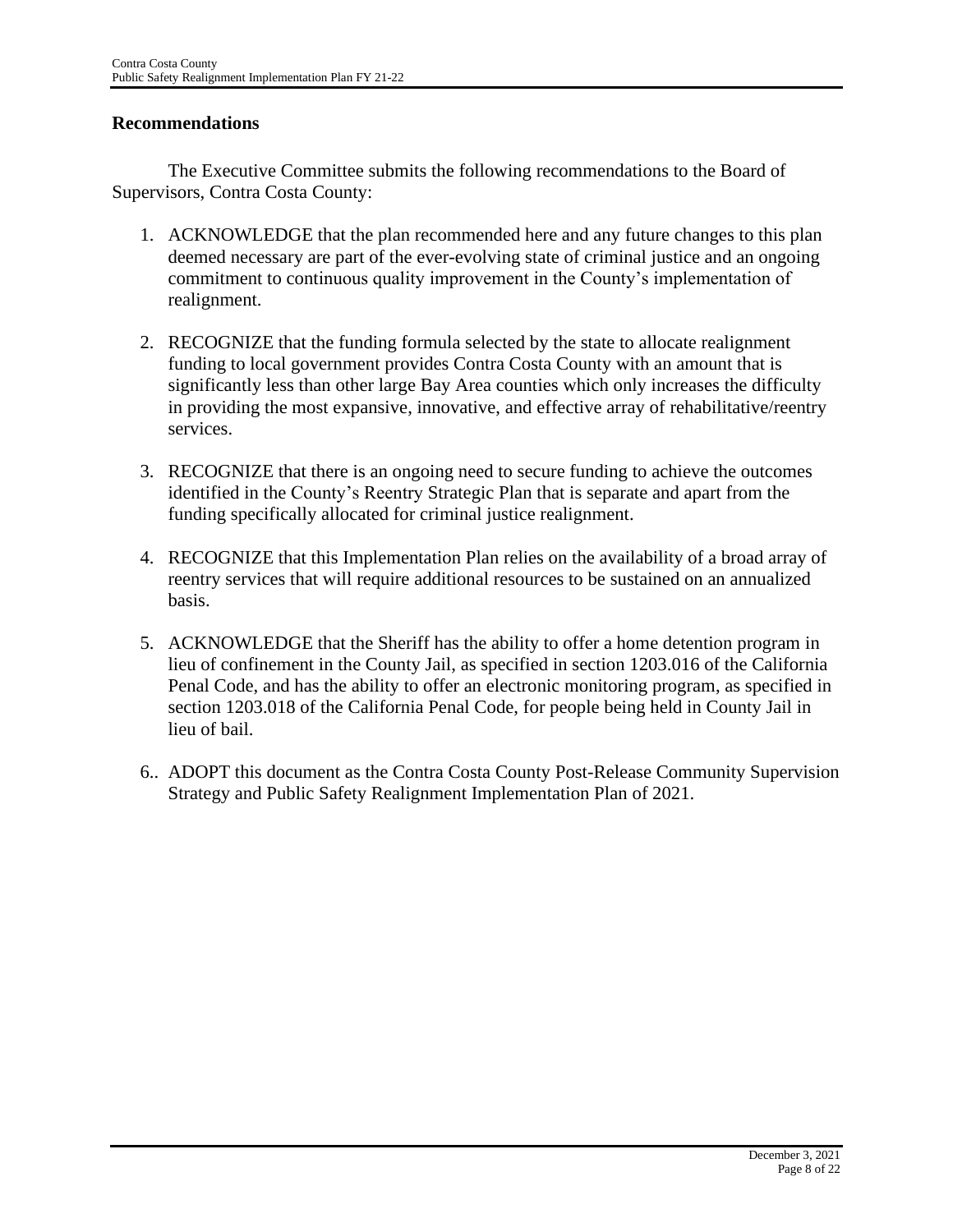### **Overview of 2011 Public Safety Realignment Act (AB 109)**

With the passage of the Public Safety Realignment Act in 2011 (AB 109), the state legislature transferred responsibility for the incarceration and supervision of individuals convicted of non-serious, non-violent, or non-sex offenses from the California Department of Corrections and Rehabilitation to counties. Implementation of AB 109 began October 1, 2011. Just two years prior SB 678 resulted in the creation of a Community Corrections Partnership (CCP) in counties, and AB 109 gave this body an Executive Committee consisting of the Chief Probation Officer of the county as chair, a Chief of Police, the Sheriff, the District Attorney, the Public Defender, a presiding judge or his or her designee, and a representative selected by the Board of Supervisors (BOS) from either the head of the county's social services department, mental health agency, or alcohol and substance abuse program. Furthermore, AB 109 required this Executive Committee to recommend a plan to implement the provisions of the legislation to the BOS for its adoption. Specifically, the law states:

Consistent with local needs and resources, the plan may include recommendations to maximize the effective investment of criminal justice resources in evidence-based correctional sanctions and programs, including but not limited to, day reporting centers, drug courts, residential multi-service centers, mental health treatment programs, electronic and GPS monitoring programs, victims restitution programs, counseling programs, community service programs, educational programs, and work training programs. *California Penal Code § 1230(d).*

The AB 109 legislation transferred the responsibility for the incarceration and postrelease supervision of people who have been convicted of a crime that is non-violent, nonserious, and is not a sexual offense from the state to the county. The average daily population of active cases in the Probation Department's AB 109 supervision unit is approximately 500 clients. They are almost all assessed at medium to high risk of recidivism, and generally require a range of supervision options.

- o Split Sentences: Courts are now unable to sentence individuals to a state prison term when their current or prior convictions are all for non-serious, non-violent, and non-sex related crimes. They do have the power, however, to split a sentence to designate how much of the sentence is to be spent in the local jail, and how much of it is to be spent on Mandatory Supervision with the Probation Department upon the person's release.
- o Local Post-Release Community Supervision: People released from state prison on or after October 1, 2011 for an eligible crime will be on Post-Release Community Supervision (PRCS) for a period not to exceed 3 years, and in Contra Costa the Probation Department is the designated community supervision agency for PRCS.
- o Revocations Heard and Served Locally: Custody time for both Post-Release Community Supervision and parole violations and revocations will be served in local jails (with a maximum revocation sentence of up to 180 days). The Courts have now replaced the Board of Parole Hearings as the entity to hear and decided alleged violations of supervision terms and conditions that could potentially lead to a revocation of a person's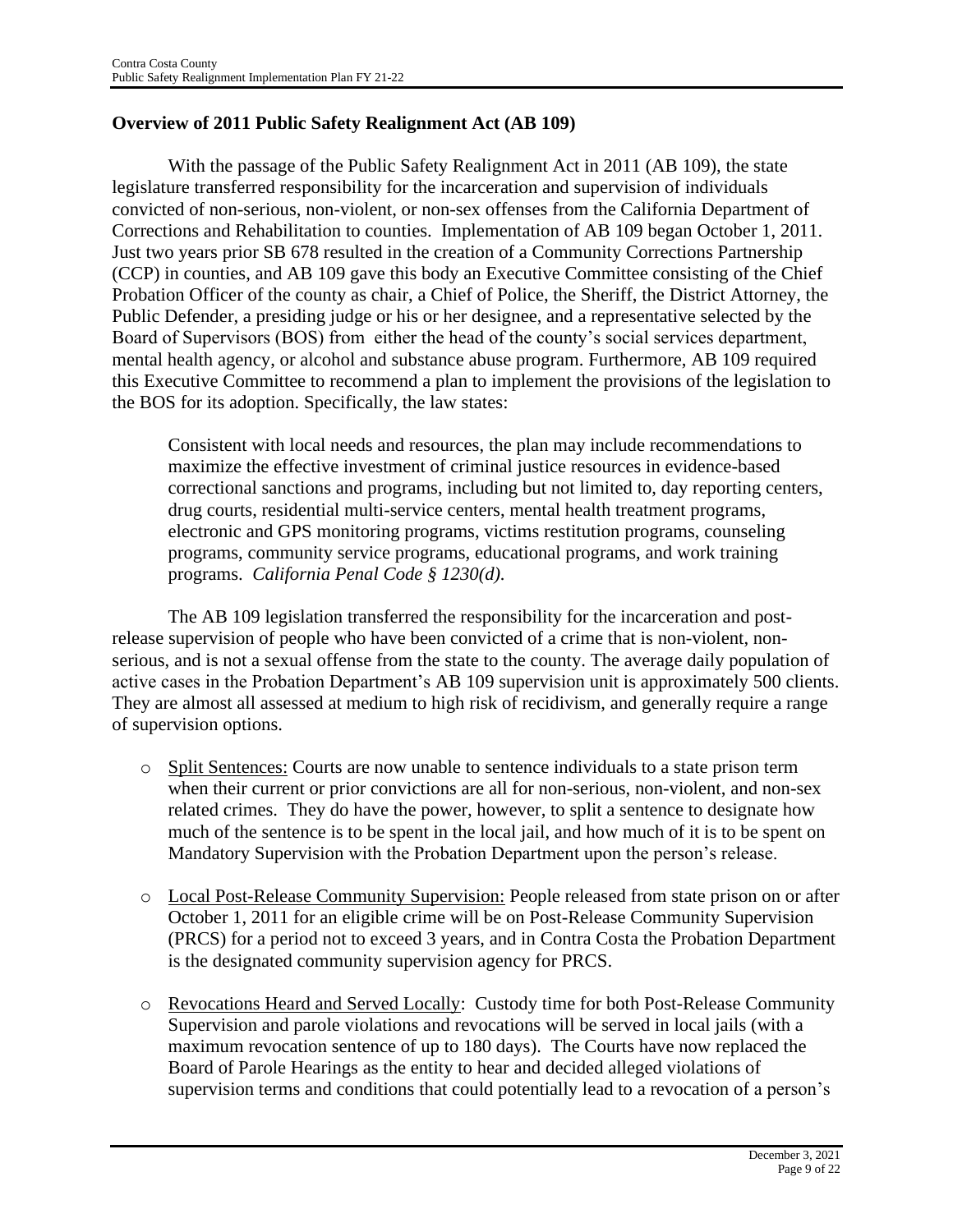term of PRCS or parole which would usually result in the person being returned to custody.

- o Changes to Custody Credits: Most people in local jails will now earn custody credits that equal the amount of days detained (day for day credit).
- o Alternative Custody: Penal Code Section 1203.018 authorizes electronic monitoring for a person being held in a local jail in lieu of bail. While a person must usually be held in custody for 60 days after being arraigned on felony charges, or 30 days for misdemeanors, either of these requirements can be waived where the Sheriff determines the person's participation on the program would be consistent with the community's public safety interests. Any program under this penal code section would be implemented in collaboration with the District Attorney's Office and the Superior Court of Contra Costa County.
- o Community-Based Accountability: Emphasizes the use of a range of graduated consequences that prioritize community-based solutions over sanctions that involve incarceration.
- o Evidence-Based Practices: Emphasizes the use of supervision policies, procedures, programs, and practices that have been subjected to rigorous scientific research and had its outcomes replicated to prove such efforts will reliably produce the outcome expected. When applied to the criminal justice context, such proven approaches exist as the most effective ways to reduce recidivism among individuals under probation, parole, or other form of community-based supervision.

# **Local Planning and Oversight**

### COMMUNITY CORRECTIONS PARTNERSHIP

There have been demonstrated, and consistent statewide efforts to reduce recidivism by expanding the use of evidence-based practices in the administration of justice. SB 678 (2009) established a Community Corrections Partnership (CCP) in each county to provide the collective wisdom needed for the identification and implementation of new initiatives with evidence of effectively reducing recidivism and enhancing public safety. In addition to the seven members of the Executive Committee described above, Contra Costa County's CCP has seven other members that includes a representative from a community based organization, the Director of the Workforce Development Board, the Alcohol and other Drug Services Director, the Director of the Employment and Human Services Department, the Superintendent of the Contra Costa County Office of Education, and a victims representative. The CCP advises the BOS on the progress being made on the adopted Implementation Plan. The CCP Executive Committee provides oversight by providing the Board of Supervisors advice, no less than annually, on the appropriate funding and programming carry out the various components of the approved Implementation Plan.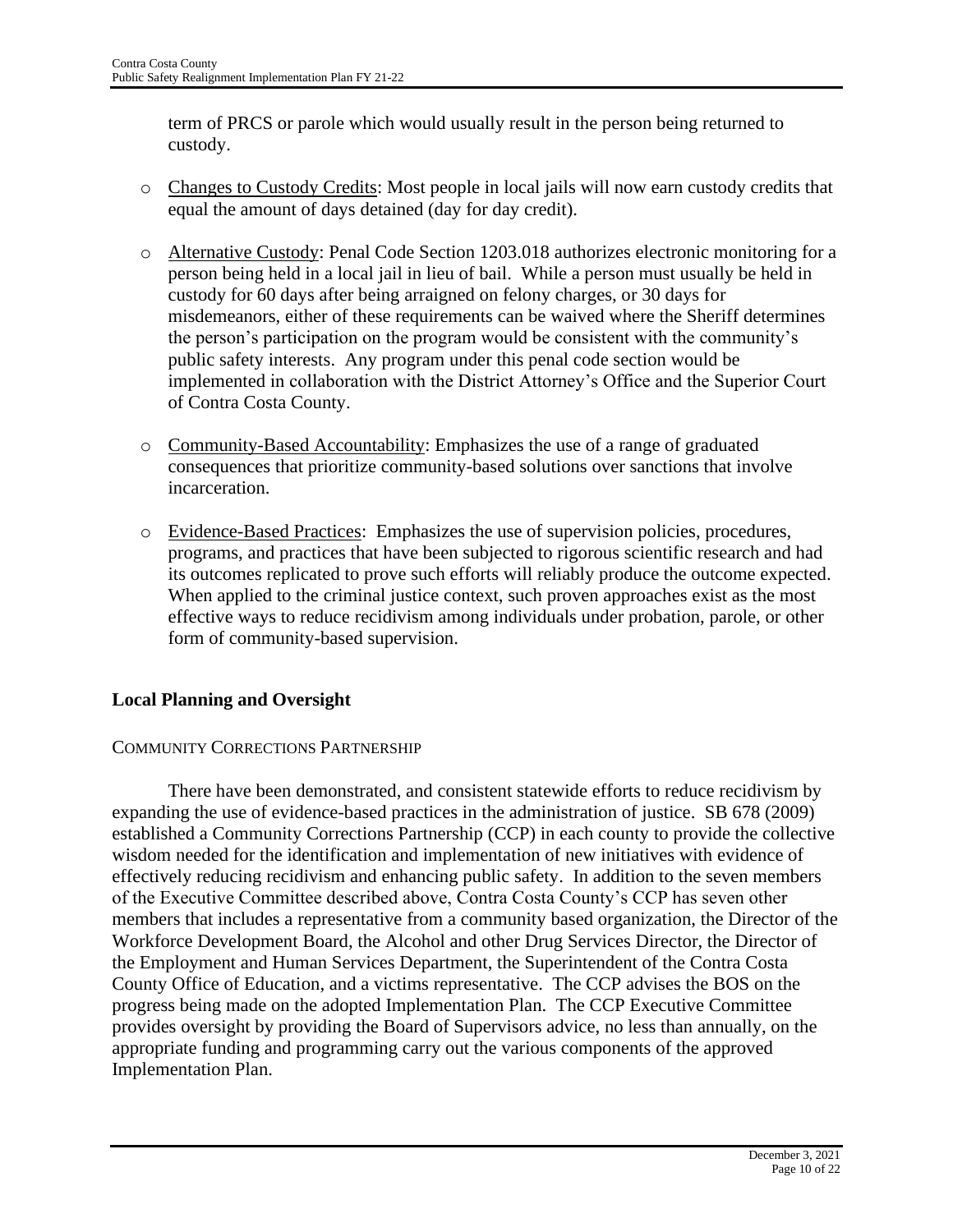# **Budget**

Contra Costa County is expected to receive \$29,961,447 in base AB 109 funding for FY 2021/22. Maintaining public safety, and effective case management for clients, requires the ability to provide swift responses to a client's assessed needs with the prioritization of those needs understood to be criminogenic. This must be done with a sincere concern for the rights and interests of crime victims, and a sensitivity to well-being of the broader community. Realignment recognizes that careful balance is best achieved by using evidence-based services and professional practices that have been shown to be effective at reducing recidivism and improving public safety.

### *State Funding Formulas*.

The funding amount allocated to each California County in a particular year is made up of a base amount and potential additional revenue in the form of growth funding from the prior year. Since 2015 the base funding amount is based on three criteria. First, 45% of the allocation is based on the number of individuals a jurisdiction has in custody under 1170(h) of the penal code, on PRCS, and on felony probation. Next, another 45% is determined by the size of a jurisdiction's adult population and the number of serious crimes that occur in the jurisdiction. Finally, 10% of the allocated revenue is determined by special factors like poverty, state prison effects, county size, etc. that impact a jurisdiction's ability to implement realignment.

Because the state funds realignment with sales tax proceeds and vehicle license fees, in years were the actual revenue received by the state from these sources exceeds what was projected the proportion in excess is paid out to counties the following year in the form of growth funds. Growth funds are distributed using the formulas below.

- First, \$36,575 (an amount that changes from year to year) is paid to the county for each person they are able to reduce from their prior year's total number of people sent to state prison with a second strike. The total amount paid out to counties under this category is capped at 10% of the total growth funds available.
- Any remaining growth funds are then distributed on a formula that dedicates 80% of remaining growth to a jurisdiction's probation performance and 20% towards its incarceration performance as follows:
	- o 60% of growth is dedicated to a county's annual felony probation population minus the annual number of people on felony probation that were revoked to prison or jail. The county receives a share of funding equal to its share of the state probation population without revocations into custody.
	- o 20% of growth goes to counties that reduce the proportion of people on felony probation that are revoked to prison or jail. The county receives a share of this funding equal to its share of the total amount of revocation reduction among all qualifying jurisdictions.
	- o 10% of growth funding is reserved for counties that send fewer people to prison on new convictions from one year to the next. The county receives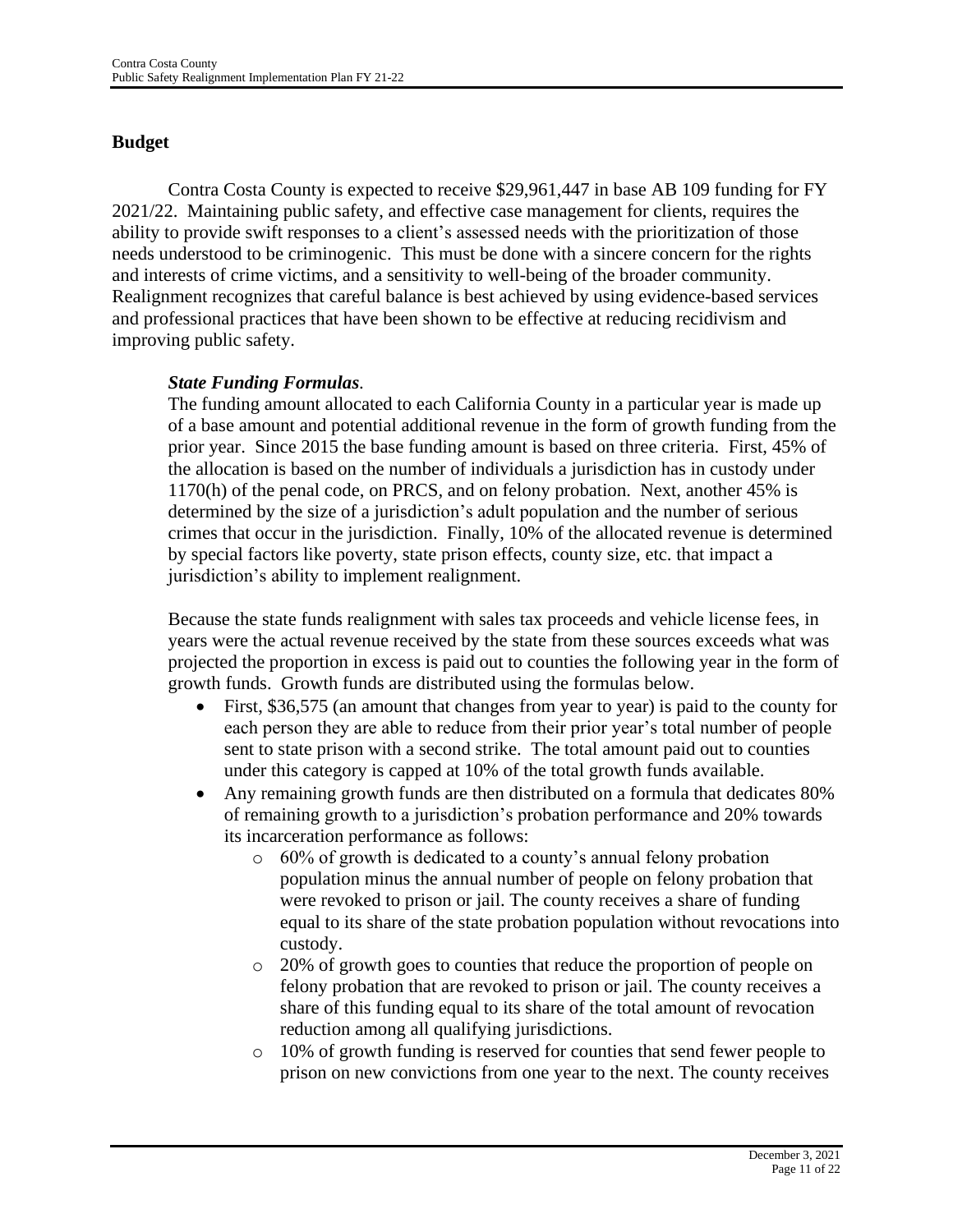a share of this growth equal to its share of the total reduction in new prison commitments among all qualifying jurisdictions.

- $\circ$  10% of total growth revenue is also split among counties with a lower rate of incarceration per capita than the statewide rate. The county receives a share of this growth equal to its share of the total reduction in new prison commitments among all qualifying jurisdictions.
- o The amount the county is under the statewide rate in proportion to the aggregate amount all qualifying counties are under the statewide rate is used to determine the county's share of this portion of growth funds.

Also, starting with growth funds received for fiscal year 2015-16, the county is required to deposit 10% of such growth funds in a Local Innovation subaccount, and the Board of Supervisors is given authority to determine which allowable use these funds will be dedicated to.

## *AB 109 Funding Allocations*

In implementing AB 109, the CCP has taken steps to recommend the funding of a variety activities. These have ranged from more traditional responses to crime like incarceration and prosecution, to innovative alternative interventions such as Neighborhood Restorative Partnership or Mental Health Evaluation Teams. By ensuring funding and services are available in-custody and in the community, the budgets the CCP has recommended seek to provide support to individuals as they travel through different points of the criminal justice continuum. Additionally, by providing significant levels of funding to community-based agencies, the CCP has been able to continuously affirm the value derived from strong public-private partnerships that have formed the foundation of the County's reentry system. Building from the benefits of this experience, the CCP Executive Committee is recommending the BOS approve spending the County's AB 109 allocation as follows:

| Agency                                               | <b>FY2020-</b><br>2021<br><b>Budget</b> | <b>Percent of</b><br><b>FY2020-</b><br>2021<br><b>Budget</b> | FY2021-<br>2022<br><b>Annual</b><br><b>Budget</b> | <b>Percent of</b><br><b>Annual</b><br><b>Budget</b> |
|------------------------------------------------------|-----------------------------------------|--------------------------------------------------------------|---------------------------------------------------|-----------------------------------------------------|
| <b>Employment and Human Services</b><br>Department   | \$324,017                               | 1.1%                                                         | \$324,017                                         | 1.2%                                                |
| Sheriff's Office                                     | \$8,489,274                             | 30.0%                                                        | \$8,489,274                                       | 30.1%                                               |
| Police Chief's Association                           | \$459,527                               | 1.6%                                                         | \$459,527                                         | 1.7%                                                |
| <b>Probation Department</b>                          | \$4,289,781                             | 15.2%                                                        | \$3,938,611                                       | 15.8%                                               |
| <b>Health Services Department</b>                    | \$3,708,257                             | 13.1%                                                        | \$3,708,257                                       | 12.0%                                               |
| Office of the Public Defender                        | \$3,544,911                             | 12.5%                                                        | \$3,544,911                                       | 14.0%                                               |
| <b>District Attorney Office</b>                      | \$1,759,721                             | 6.2%                                                         | \$1,759,721                                       | 6.1%                                                |
| <b>Superior Court</b>                                | \$203,298                               | 0.7%                                                         | \$203,298                                         | 0.7%                                                |
| <b>Contracted Community Based</b><br><b>Services</b> | \$5,503,000                             | 19.5%                                                        | \$5,503,000                                       | 18.5%                                               |

| Table 2. Contra Costa County AB 109 Spending Plan: One-Time Costs, FY2020-2021 and |  |
|------------------------------------------------------------------------------------|--|
| FY 2021-2022 Annual Budget.                                                        |  |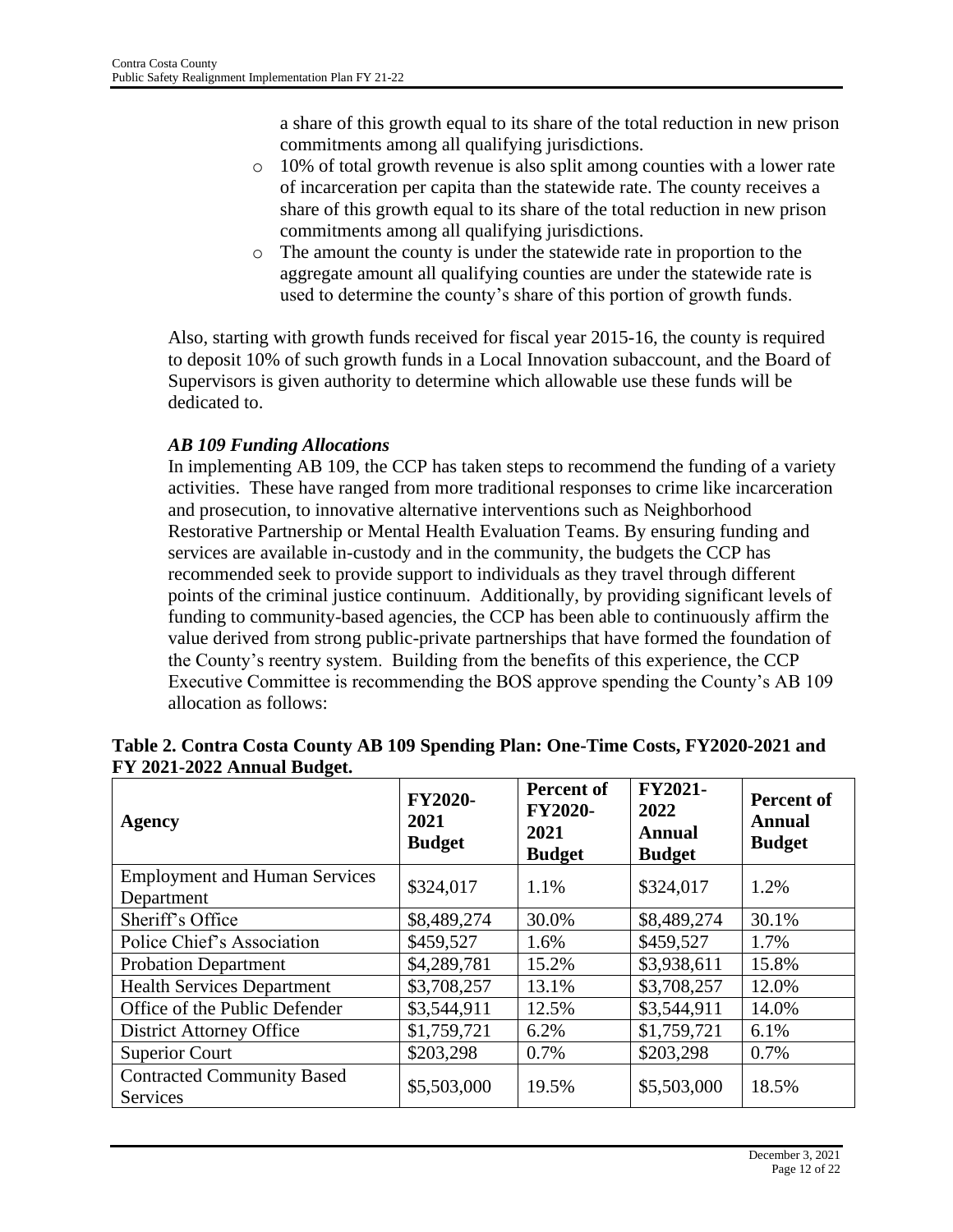| m<br>`otal | \$28,281,786 | $100.0\%$ | 786<br>∍ס<br>നോ<br>$\sim$<br>$\Delta$ | $00.0\%$ |
|------------|--------------|-----------|---------------------------------------|----------|
|------------|--------------|-----------|---------------------------------------|----------|

#### **Proposed Implementation Strategies**

AB 109 clients come from one of two sources: (1) Individuals released from state prison that would have normally been placed on parole and (2) clients who will no longer be eligible to be incarcerated in state prison, but who may do time in county jail that is followed by a period of supervision by the Probation Department. While the needs of clients are undoubtedly greater than the resources available, the services and programs described below will certainly go a long way towards helping these individuals successfully reintegrate into the community when they return home from their incarceration in state prison or a local jail. What is presented here stresses the need for the continued use of enhanced resources that include, but are not limited to, those resources at the disposal of the Sheriff, Probation, Health Services, District Attorney, Public Defender, Superior Court, and various community partners.

#### SHERIFF'S OFFICE

The Sheriff's Office manages the three county jail facilities – Martinez Detention Facility, Marsh Creek Detention Facility, and the West County Detention Facility. From July 2020 through June 2021 there were a total of 12,498 bookings into the County's jails collectively. During this timeframe, the AB 109 related bookings included a total of 16 commitments to the county jail for a sentence under PC 1170(h), 240 bookings for a PRCS violation, 21 bookings of a person on PRCS who received a flash incarceration into the jail, an additional 623 total county jail bookings for parole violations, and 214 jail commitments to serve a sentence for a sustained parole violation. This ongoing contact with the AB 109 population has provided the Sheriff with ample opportunity to positively impact this population while they are in the custody and care of the department. These reduced statistics reflect the impact of Covid 19.

To better rehabilitate individuals while they are in jail, and prepare these individuals for a crime-free return to the community upon their release, the Sheriff has used AB 109 as an opportunity to provide an array of services and opportunities to individuals housed in our local jails. This includes investing AB 109 funding into a Jail-to-Community program that funds two community based organizations (one for men and the other for women) to provide a reentry curriculum to individuals while they are in custody, and supports their transition to supportive services in the community upon their release from custody. Additionally, the Sheriff ensures those incarcerated in the local jails have the opportunity to access services such as:

- Veteran Affairs
- Alcoholics Anonymous
- Narcotics Anonymous
- Legal Research Services
- Onsite Library Services
- Arts in Corrections
- Vocational Opportunities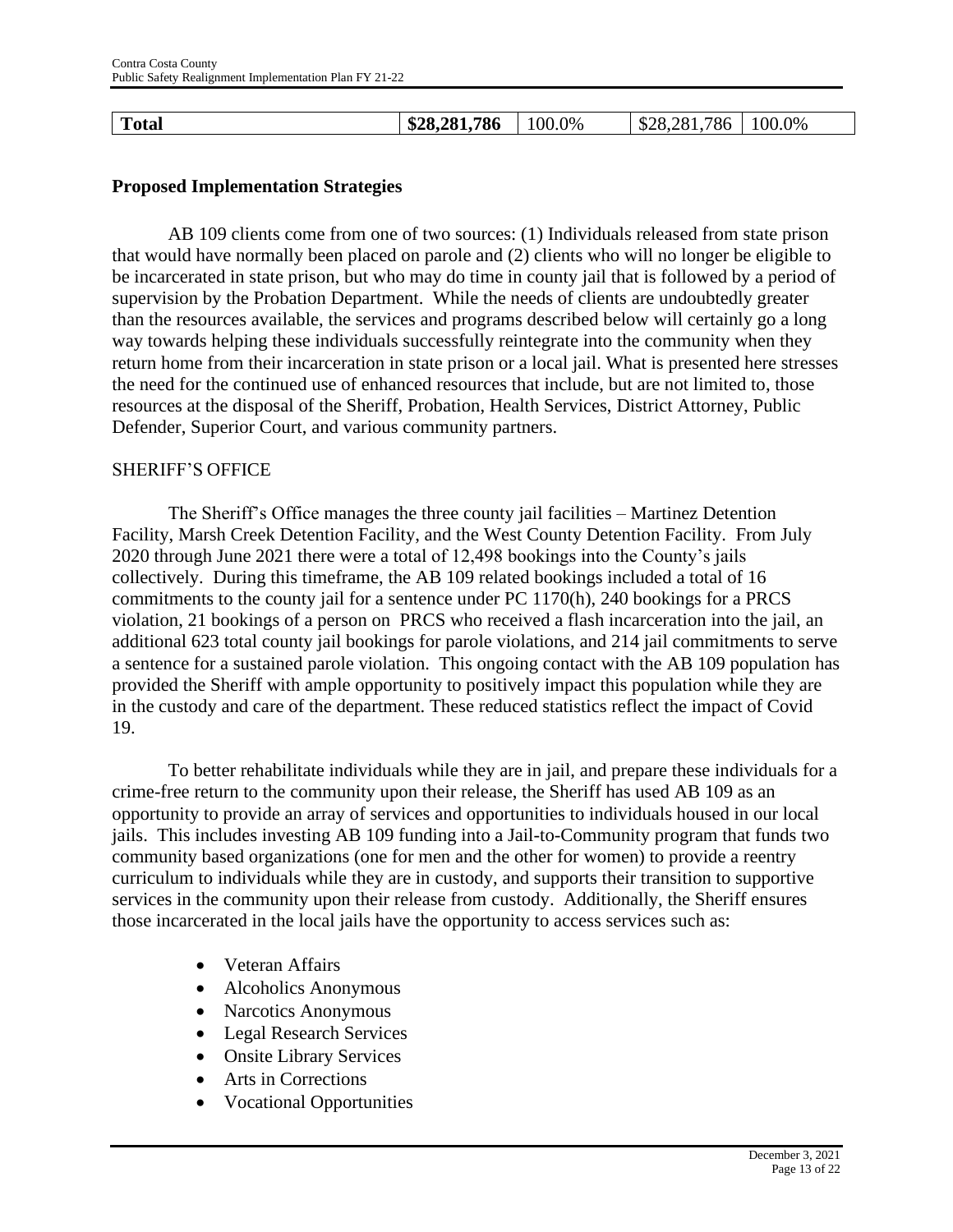- o Landscaping/Viticulture
- o Engraving/Sign Shop
- o Frame Shop

The Sheriff also uses AB 109 funding to supplement funding provided to the Contra Costa Office of Education (CCCOE) for an array of in-custody education and support services related academic learning, career technical education, and personal development. Some of the services made available through their partnership with CCCOE include:

- Academic Classes
	- o Adult Basic Education
	- o Adult Secondary Education
	- o GED/High School Equivalency Preparation
	- o Special education services for those between the ages of 18-21
- Career Technical Education
	- o Microsoft Office
	- o Basics in Construction Technology
	- o Culinary Arts
	- o Multi-craft Core Curriculum
	- o Woodworking
- Life Skills and Personal Development
	- o Commitment to Change
	- o Substance Abuse Education
	- o Parenting Classes
- Game Plan for Success
	- o Reentry preparation and transitional services
	- o Employment development services

The Sheriff's Office also uses AB 109 funding to support the electronic monitoring (EM) program offered through the Custody Alternative Facility (CAF). No one in this program will be charged fees to participate. The program allows individuals the opportunity to serve their jail sentence in a less restrictive alternative to traditional incarceration. The electronic monitoring participant wears a small GPS device that provides continuous monitoring of the person to ensure that they are always in an approved location. Those participating in this program meet with staff weekly to review their compliance with the program rules. Some individuals with multiple alcohol-related arrests may be required to participate in an alcohol monitoring program. The Continuous Alcohol Monitoring (CAM) device is worn by the participant and provides transdermal blood alcohol monitoring.

A judge may sentence a person to serve time in the county jail and allow that person to apply for the County Parole program. The County Parole Board consists of a Deputy Probation Officer, Sheriff's Office Manager, and a community member approved for appointment by the Presiding Judge. If the Board approves the person's participation in the program, they are monitored through the Sheriff's electronic monitoring program for the duration of their County Parole term. Additionally, anyone with a sentence of 30 days or fewer may be eligible to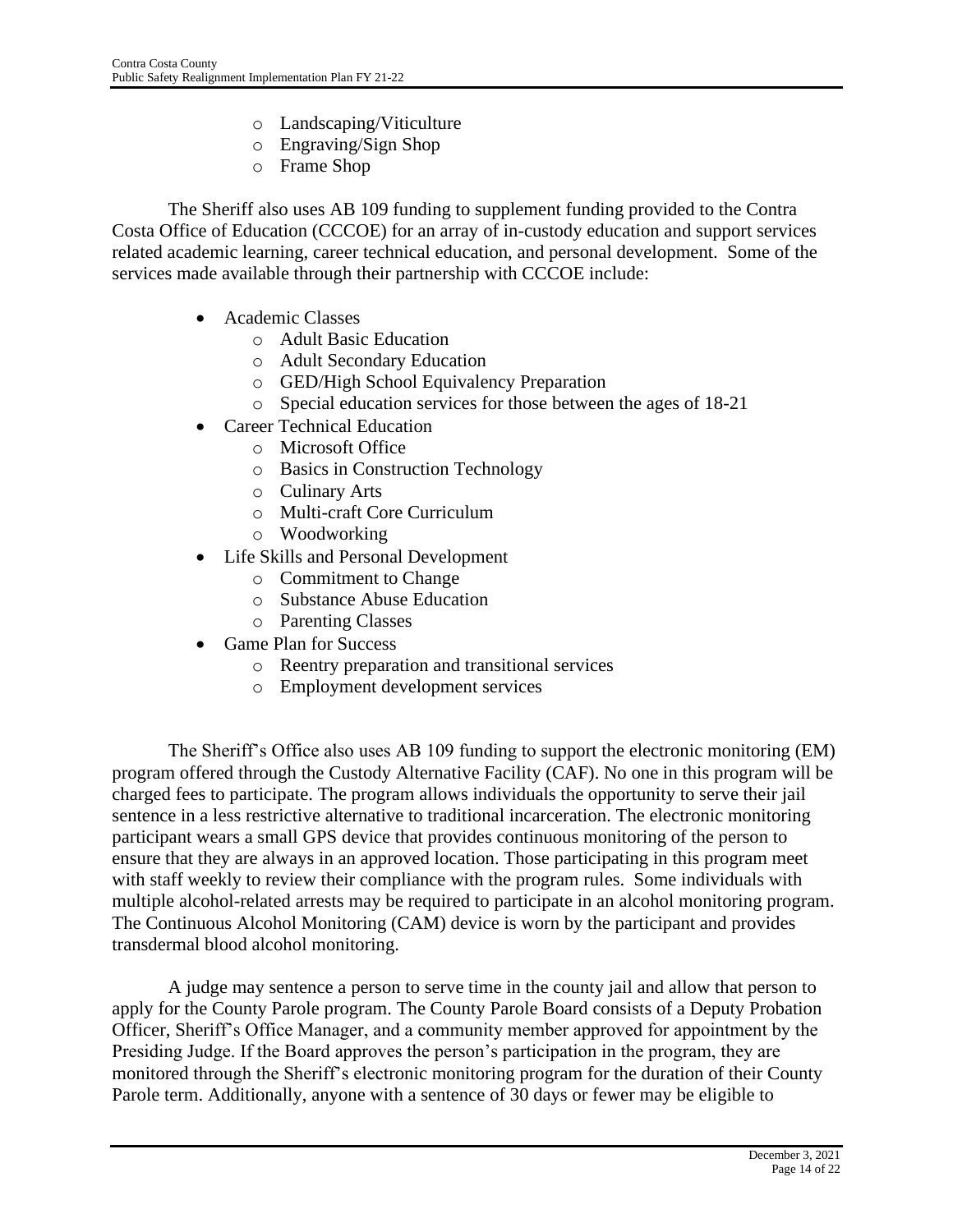participate in the Work Alternative program. They will receive credit towards a jail sentence in exchange for the hours of labor they provide while participating in the alternative to incarceration.

### PROBATION

The Probation Department supervised approximately 844 AB 109 cases during FY 2020- 21. The Department continues to provide services to this population through its dedicated AB 109 unit that is comprised of two Probation Supervisors and 16 Deputy Probation Officers. These Officers supervise those individuals sentenced to a term of Mandatory Supervision under PC 1170(H) or released from state prison to a term of Post-Release Community Supervision (PRCS). Each of Probation's clients are provided with access to a full range of communitybased services including:

- Pre-release "reach-in" services (assessments and supervision planning pending release from custody)
- Case management
- Intensive supervision services for the highest need clients (with routine home visits)
- Cognitive behavioral interventions
- Restorative justice programs
- Intensive outpatient support for clients with substance use disorders
- Residential substance abuse treatment
- Outpatient behavioral health treatment
- Community service referrals
- Family strengthening strategies
- Referral to education vocational training/employment services and housing resources

### *AB 109 Supervision Population*

Post-Release Community Supervision (PRCS): Between July 2020 to June 2021, the Probation Department supervised 197 new PRC clients that were released from the prison system onto AB 109. There was a total of 644 such clients under the supervision of the Department at any time during this time period. This resulted in clients ending up in jail a total of 137 times for sustained technical violations, 39 times for flash incarcerations, and 22 times for convictions for new law violations during this period. Lastly, 11 PRCS were ultimately sent to prison (including one person to federal prison) for new crime convictions during this 12-month term.

Mandatory Supervision: Between July 2020 and June 2021 a total of 32 new clients were added to Probation Department caseloads for AB 109 supervision under PC 1170(h). During this same year, the Department supervised a total of 200 of these case types. Clients were returned to jail 33 times for sustained technical violations and a total of 5 times for new law violation convictions.

### *Supervision Services*

Probation supervises the AB 109 population with a focus on the use of evidence-based practices that have previously demonstrated success reducing recidivism. This includes using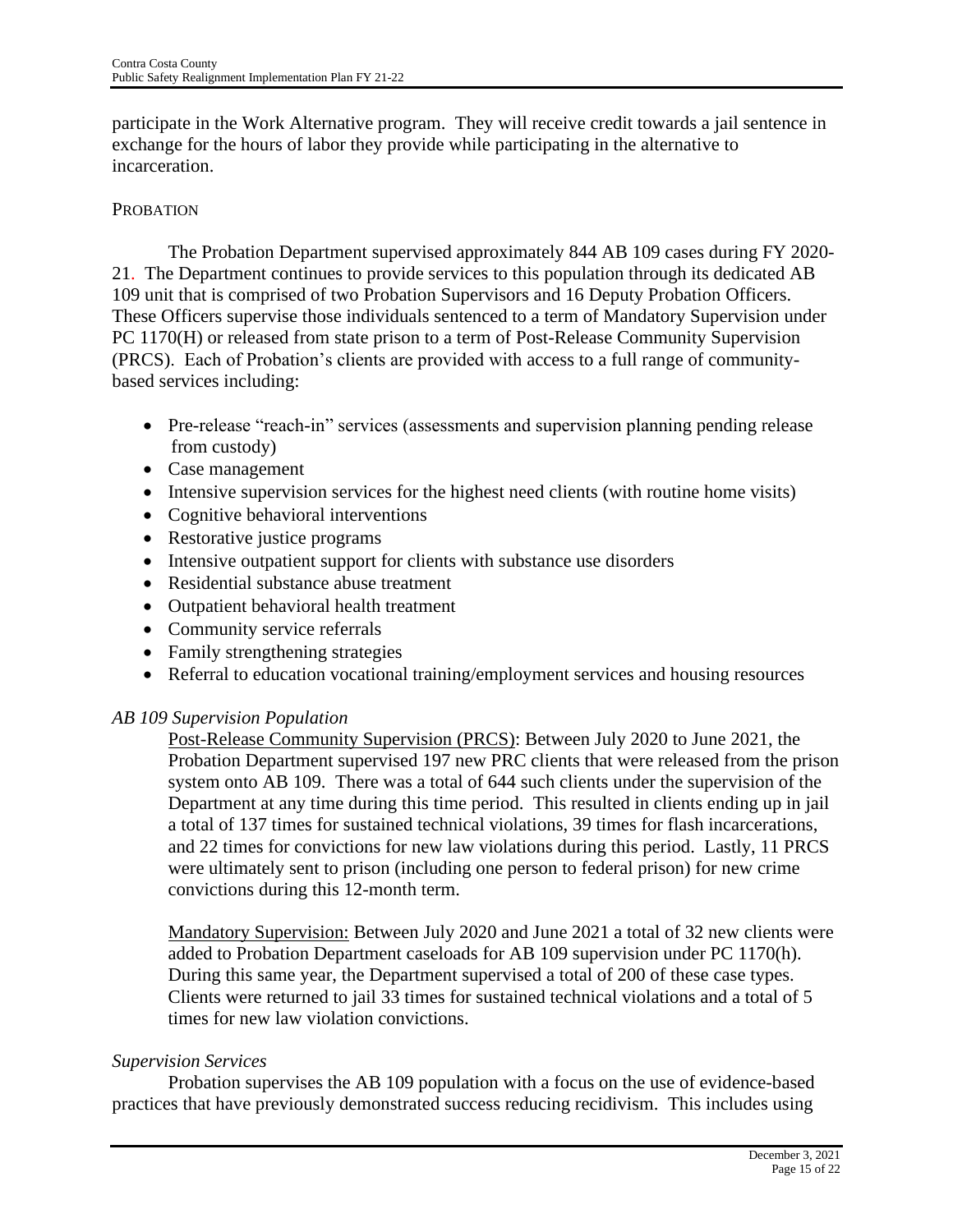the ability for a quick discharge from PRCS to incentivize a client's willingness to avail themselves to the variety of supportive services provided. The Department also uses a system of graduated sanctions to promote compliance with appropriate terms and conditions of supervision. In situations where such terms are repeatedly violated, the Department has the ability to utilize flash-incarceration for short-term stays in jail of no more than 10 days or ask the court to consider revoking supervision which may also result in incarceration in the local jail.

Probation's specialized AB 109 unit has grown from seven (7) deputy probation officers (DPO) in 2011 to the sixteen (16) deputy probation officers that are currently assigned to the unit. One deputy probation officer is tasked with providing pre-release services for the unit which is done by contacting the clients prior to their release from prison or jail to introduce the client to the services available, conduct a risk and needs assessment, and allow the results of that process drive the development of a responsive case plan and individualized referrals to services the client can benefit from when they return home. The remaining probation officers in the unit are spread throughout the county and continue to support the client's completion of the objectives outlined in their case plan. In doing this work, the DPO will actively engage with the client, client's family, and multiple service providers (such as housing, employment, vocational training, education, physical health, behavioral health, and pro-social activities) to collaboratively help a client succeed. By building, then leveraging, strong relationship with the numerous community-based providers and partnering public agencies, clients can benefit from a system of support. Additionally, the Department has worked to develop a system of rewards and responses for probation officers to use as this more balanced approach to supervision has been shown to more effectively result in a client's compliance with imposed terms and conditions.

# *Evidence-base Service Delivery*

As part of its evidence-based approach to community supervision, the Probation Department has, and continues to, make substantial investments to bring the well-established concepts of risk, need and responsivity (RNR) to life in the day to day work of the Department. Validated RNR risk assessment instruments are used help identify the primary factors that might contribute to the client's future involvement in criminal activities. Once these criminogenic needs are identified, outcomes can be improved when these needs are responded to with the use of culturally, developmentally, linguistically, and gender appropriate interventions that teach new skills and build on a person's strengths to make lasting changes to questionable behaviors. While the Department used the National Council on Crime and Delinquency's (NCCD) Criminal Assessment & Intervention System (CAIS) for years as its assessment of choice, in 2019 Probation switched over to the Ohio Risk Assessment System (ORAS), which has been further enhanced by the Department's complementary use of Core Correctional Practices to maximize the therapeutic potential of the supervision strategies utilized. The Probation Department's experience has been that nearly all the clients in the specialized AB 109 unit have multiple needs and are initially assessed at being medium to high-risk of being involved in future criminal activities. Because of this, a larger proportion of this unit's clients receive a more intensive form of supervision which has led Probation to cap the caseloads in this unit to a maximum ratio of 50:1; clients to a DPO.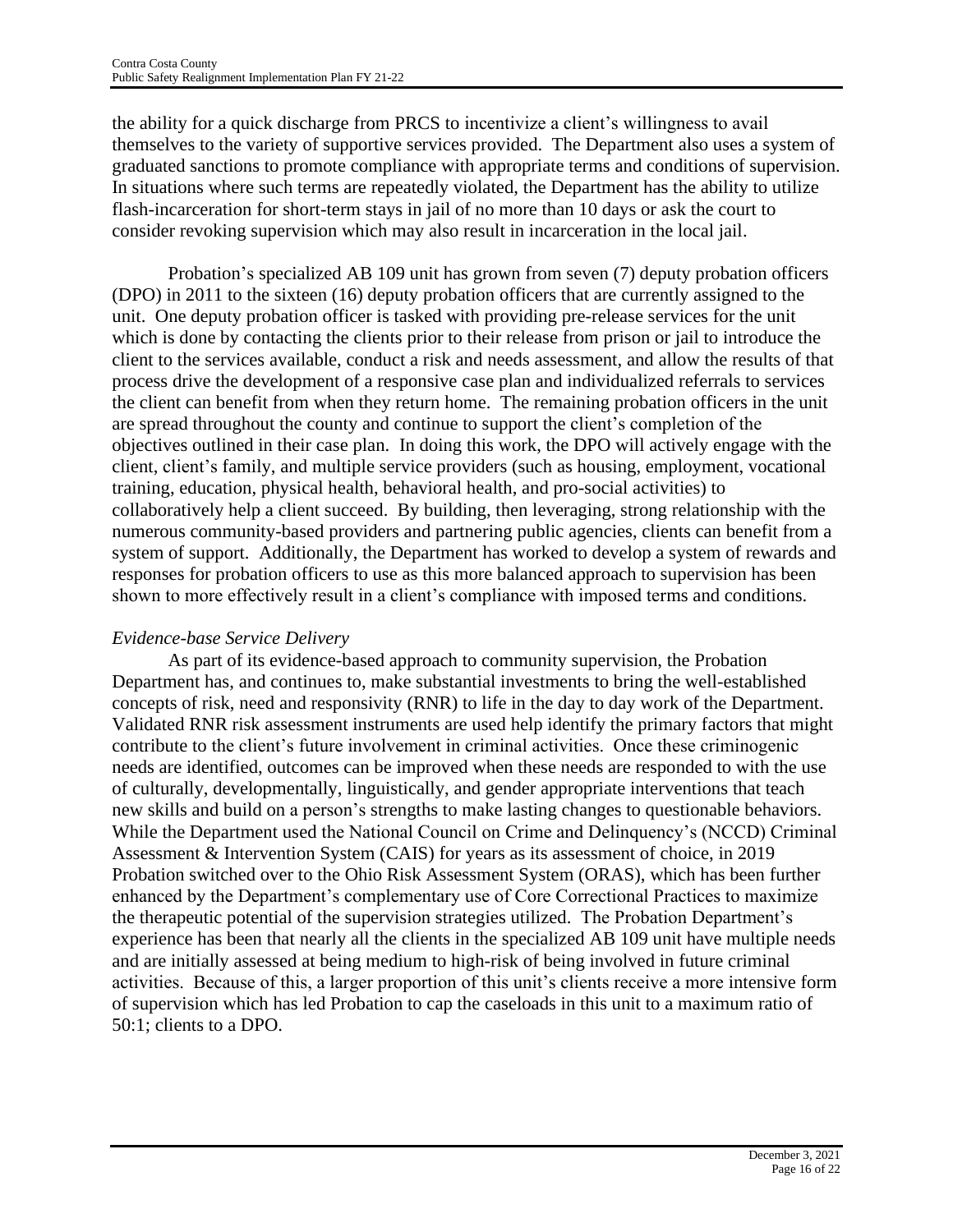# *Office of Reentry and Justice*

The Office of Reentry and Justice (ORJ) became a new division of the Probation Department in July 2020. The County established the ORJ in 2017 to further collective efforts to advance Contra Costa County's reputation as a national leader in smart justice. This is accomplished by providing enhanced resources to a very wide array of stakeholders – the Chief Probation Officer, the Board of Supervisors, the CCP, and both public and private agencies – serving as a ready source of project management; research capacity; knowledge of best practices and effective program design; a deep understanding of local resources, efforts, and challenges; proven subject matter expertise; communications development and management; and in-house, ongoing information management and evaluation services.

### HEALTH SERVICES

Some AB 109 clients of the Health Services Department will have mental health problems, substance use problems and/or will be homeless. These conditions will require intervention to facilitate the person's reintegration into the community and prevent recidivism. For those clients who require assistance, the Health Services Department will provide services through its Behavioral Health Division and its Health, Housing and Homeless Division. Behavioral Health will provide mental health services, through its regional mental health clinics, and substance use treatment through community-based residential and outpatient treatment programs. Homelessness prevention services will be provided through the Health, Housing and Homeless Division. In addition, Benefits Services will support Behavioral Health clients who do not have, but are eligible for, public assistance.

Mental Health Services: The Behavioral Health Services (BHS) Mental Health AB 109 funded team is located in the Forensic Mental Health Services clinic. The team consists of two Mental Health Clinical Specialists (MHCSs), one Registered Nurse (RN), one clerk, and two Community Support Workers (CSWs). In addition, we utilize services for psychiatrist medication assessment and management from our Forensic Mental Health Nurse Practitioner.

Each clinician is assigned to a region of the county (east, central, west). The MHCSs offer individual and group therapies and case management services. These services are offered in the Probation Department Offices, in county mental health clinics, and in the community.

The CSWs offer peer support services in numerous ways, including individual and group Wellness Recovery Action Plan (WRAP) sessions and Seeking Safety groups. In addition, CSWs support probationers in keeping appointments for medical needs, vocational rehabilitation, and/or a variety of community resources they utilize.

In an effort to improve the continuity of care for individuals during and post incarceration, our team members make initial contacts with probationers, when possible, in the county jails. This is in the form of individual assessments for services and/or groups run in custody by our team. These groups include Cognitive Behavioral Social Skills Training (CBSST), WRAP and Seeking Safety. Individual WRAP is also offered in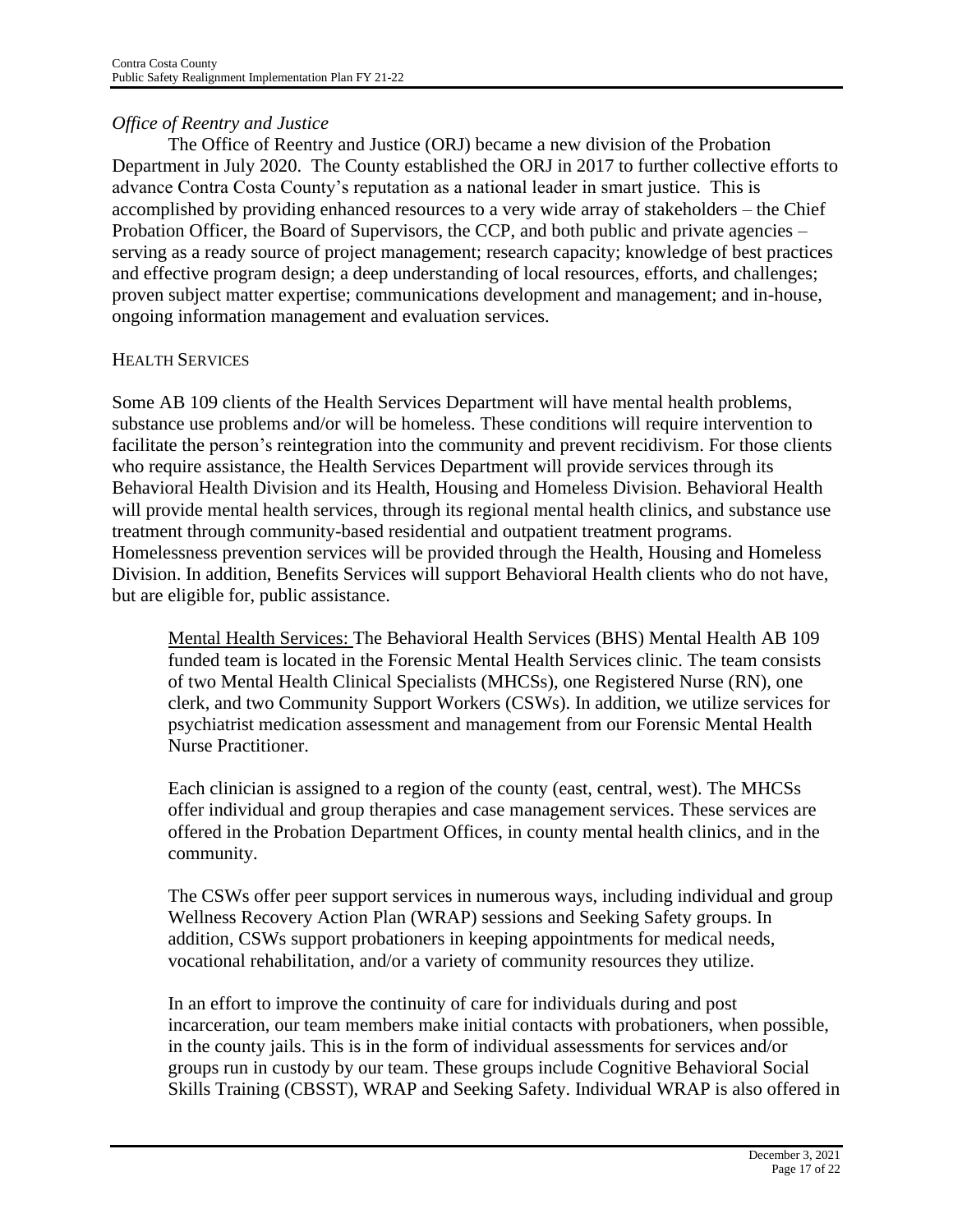custody by our CSWs. The team offers MH services at the Re-Entry Success Center in Richmond in the form of group and individual therapy.

BHS has expanded to offering services to individuals on general supervision probation and court probation, in addition to AB 109 probationers. The team is also participating in the Smart Re-Entry Grant program for Transitional Age Youth on probation.

BHS also provides clinicians that partner with local police agencies on Mental Health Evaluation Teams (MHET). MHET exists in each region of the county and is part of the County's holistic AB 109 response. The purpose of these teams is to respond to calls to the police for services where the situation seems to involve a person suffering from mental illness. In addition to the benefits clinicians are able to provide on the scene in moments of crisis, the teams provide follow-up services that enhance opportunities to connect behavioral health consumers to systems of care, help coordinate services to prevent future moments of crisis, and provide support to family members and loved ones that are part of a person's behavioral management plan.

Alcohol and Other Drugs Services: The total number of AB 109 offenders requiring AOD treatment services in Residential or Outpatient Treatment is determined by the severity of substance use following an assessment. In general, criminal justice involved clients require the structure of residential programs, but with the appropriate support clients can succeed in their recovery efforts in outpatient programs. AODS will provide substance use treatment to a total of 60 clients. AB 109 will also fund 2 FTE Substance Abuse Counselors (SACs). One SAC will screen clients referred by Probation Officers at the jail and at Probation Offices. The second SAC will provide onsite services at the West County Reentry Center and at the Martinez Jail supporting the Medical/Mental Health Team for clients receiving Medication Assisted Treatment (MAT) and those with cooccurring disorders. Similarly, 80% of the beds at Uilkema House (Recovery Residence) will be available for AB 109 clients who complete residential treatment.

Health, Housing and Homeless Services: Health Services will also fund two case managers (2 FTEs), a planner/evaluator (.1 FTE), a site supervisor (.1 FTE), and shelter beds (up to 10 beds per night, per year), within the Health, Housing and Homeless Services Program. Case managers will provide one-on-one intensive case management services to assist re-entry residents to successfully integrate back into the community. The planner/evaluator will gather, tabulate, and analyze data relative to services and provide data outcomes. Health Services estimates that up to one hundred (100) re-entry shelter residents will be provided housing services during the reporting period.

Benefits Services: The BHS financial counselors working with the AB 109 clients are cleared to go into the jails. Referrals are sent from the jails, Forensic Mental Health, Probation, Public Defenders office, as well as other entities. The counselors file Medi-Cal applications, Social Security applications, and retrieve necessary documentation to process the claims. Due to the COVID 19 restrictions they are not permitted in the jails currently. The jail staff assist us in obtaining the information and signatures we need to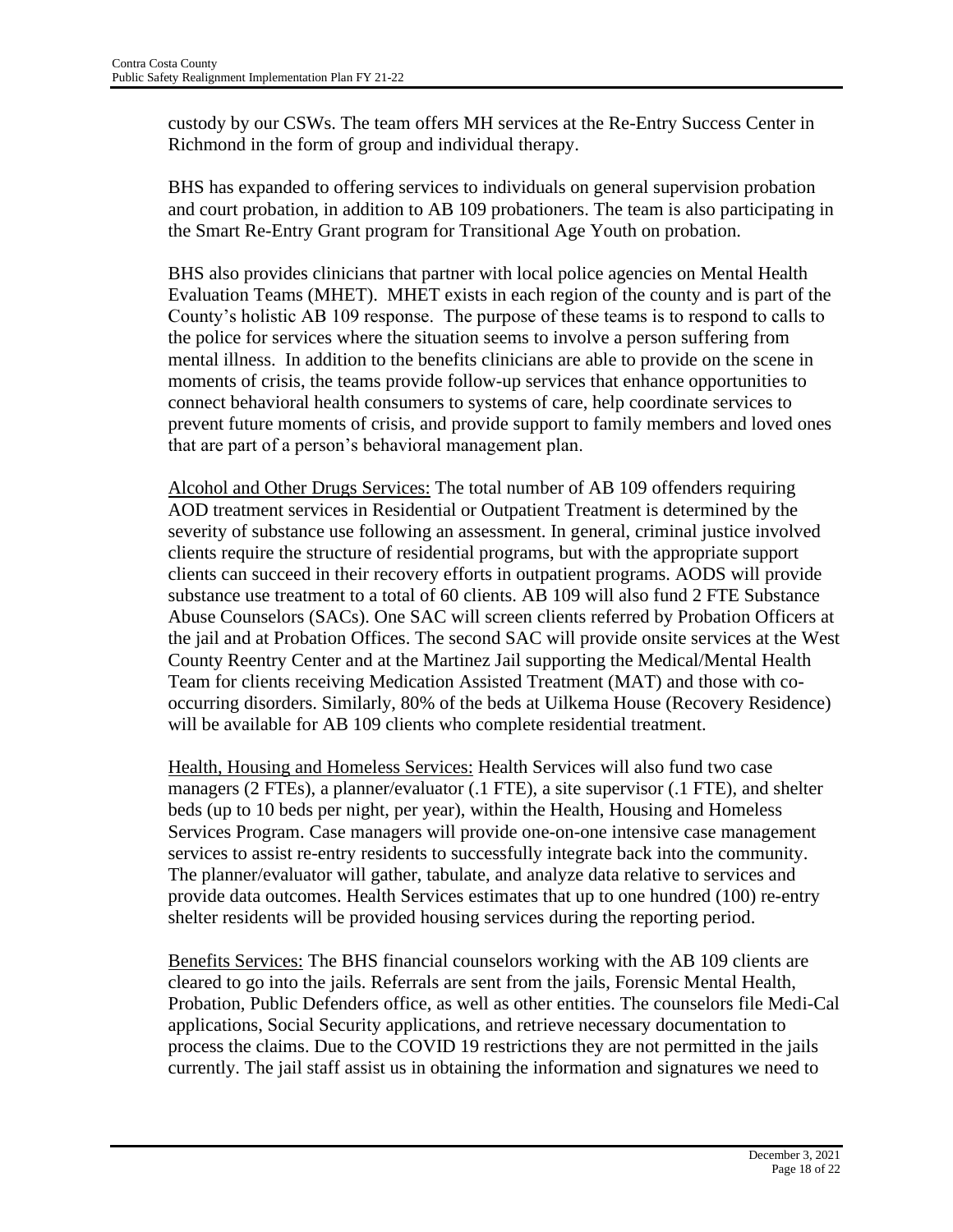start the process and we follow up with the client once they are released. The Financial Counselors are going into the field to meet clients following the safety protocols in place.

#### DISTRICT ATTORNEY OFFICE

Since the enactment of AB 109, the District Attorney's Office (DA) has worked diligently to develop expertise in the use of more effective sentencing that relies upon alternatives to incarceration and is informed by the particular risks and needs of each individual. Most recently the DA has started a diversion project in partnership with RYSE and Impact Justice. By using restorative justice to resolve these cases, not only is the effect of a person's behavior on the broader community put front and center, but victims of crime are able to play a more active and critical role in the resolution of the case, and an opportunity for healing is available to everyone involved – even the person responsible for the initial harm. More healing and less harm in the community is more likely to be better for everyone.

In cases with a victim where charges are ultimately filed, a Criminal Justice System Victim Advocate will be available to assist victims of crime, protecting the victim's rights under Marsy's Law, and: (1) assist the victim to obtain a criminal protective order; (2) contact the victim to gather input for setting bail and release conditions during the case; (3) be a liaison with the prosecutor for the duration of the case and disposition; (4) keep the victim informed of court dates, and sentencing hearings; (5) provide court support during court proceedings; (6) provide information concerning the disposition of the case including assisting the victim to register with the Contra Costa County Sheriff's Office's VINE program; (7) assist the victim with gathering information concerning restitution determination, obtaining a restitution order, assisting Probation with restitution information, and collection of restitution order and restitution fines; (8) assist the victim with understanding the process of incarceration in the county jail to serve prison sentences, release of inmates to community-based programs, and alternative post sentencing options; and (9) work with the victim, the prosecutor, and supervising probation officer to assure victim's safety concerns are heard and addressed.

#### OFFICE OF THE PUBLIC DEFENDER

The Office of the Public Defender provides the following programs and services to address the mandate of AB109:

Arraignment Court Early Representation (ACER): This program provides for early representation of in-custody clients at their first court appearance. An attorney and a Legal Assistant are assigned to each arraignment court to screen new clients for representation and provide representation at the first appearance. The program furthers the goals of reducing recidivism, reduction pretrial detention rates, reducing unnecessary court appearances, and facilitating early resolution of cases.

Client Support Services: Through realignment funding, the office has added three Social Workers to enhance our focus on holistic representation. These Social Workers provide social histories and needs assessments for adult clients to support appropriate case dispositions and to refer clients to services that will result in successful case outcomes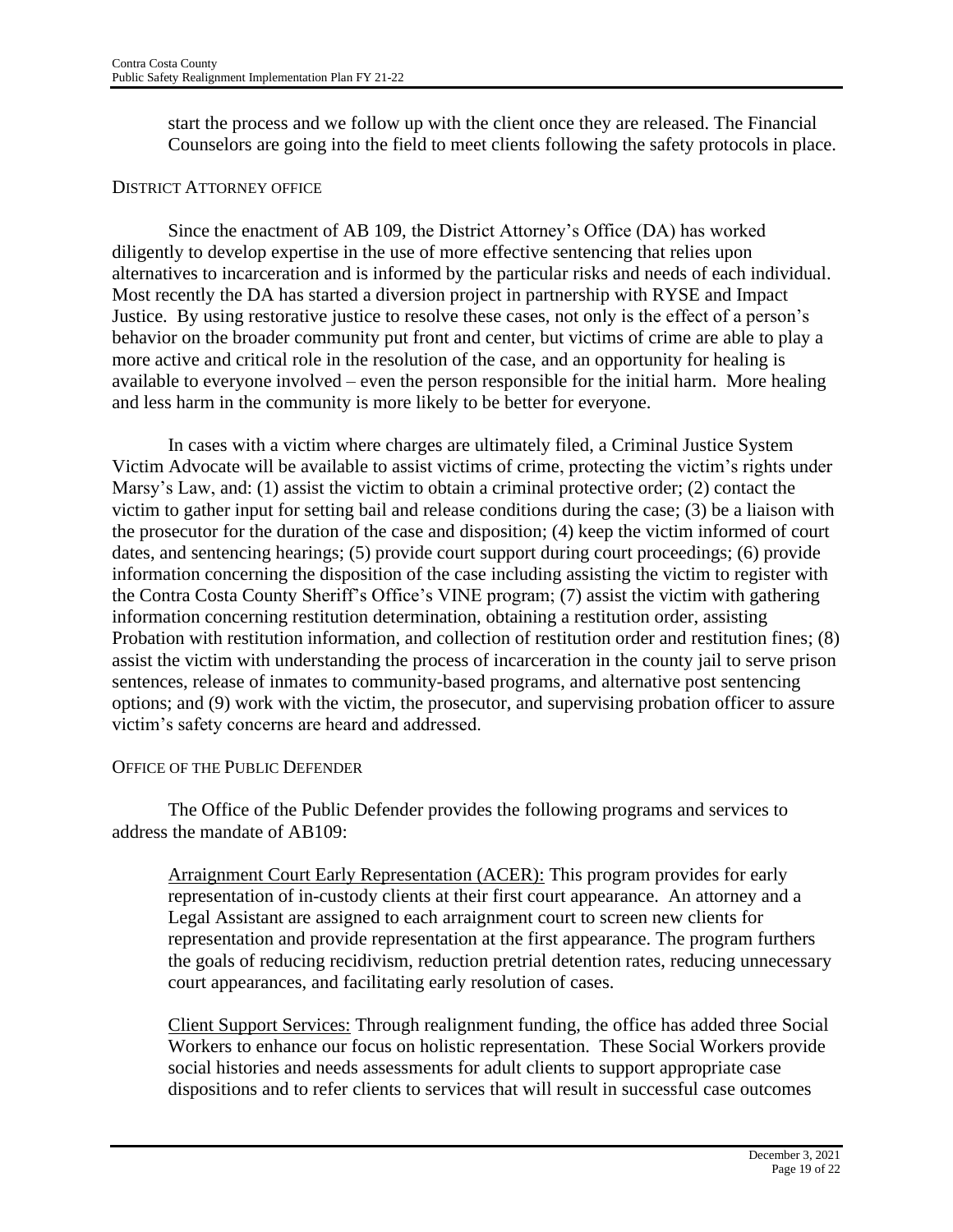and reduce recidivism. Our Social Workers provide support to aid in release from custody and reduce recidivism by aiding successful pretrial release, reentry, and reintegration. The program furthers the goal of providing and enhancing integrated programs and services for successful reentry.

Clean Slate Services: The Public Defender Clean Slate Unit, partially funded through realignment monies, assists clients in obtaining post-conviction relief, resentencing and record-clearing. The Clean Slate Program engages in extensive community outreach to educate county residents on the expungement services and opportunities available through our office. Record-clearing furthers the goals of reducing recidivism by removing barriers to employment, education and housing.

Early Representation Program: The Early Representation Program consists of three attorneys and three legal assistants who work with persons who have received a citation to appear in court on misdemeanor offenses. We are now collaborating with eight law enforcement agencies countywide in this effort. By providing early representation for these clients, we have significantly reduced the number of arrest warrants that issue for persons who fail to make their first court appearance.

Reentry Program Support: Our AB109 Program Supervisor oversees our reentry program unit and coordinates with various county reentry programs, CBOs, and the greater community to support reentry services for our clients.

Legal Assistants to Support Pretrial Release: Realignment funds support three legal assistants who conduct intake interviews for newly referred clients and gather information necessary to support release, placement in residential treatment, and connection to community-based services for those who come through our arraignment courts.

### SUPERIOR COURT

Under AB 117, a budget trailer bill accompanying the 2011 Budget Act, the Superior Court's role in criminal realignment previously outlined under AB 109 has been substantially narrowed to handle only the final revocation process for a person believed to have violated the terms or conditions of their supervision or parole. The Court intends to continue its performance of its required functions in this limited fashion.

### PERIODIC COMMUNITY CORRECTIONS PARTNERSHIP MEETINGS

The Contra Costa County CCP will meet quarterly to review the County's efforts at implementing the provisions of AB 109, adjust where necessary, and provide the BOS with advice on the appropriate use AB 109 funding each year. The CCP is particularly concerned with the ability of the various partners to document and share the impact their efforts have had on the AB 109 population. The CCP has established a Quality Assurance Committee (QAC) that it will utilize outcomes proposed in this document monitor the individual and collective performance of partners as they work to help people reintegrate into their communities. The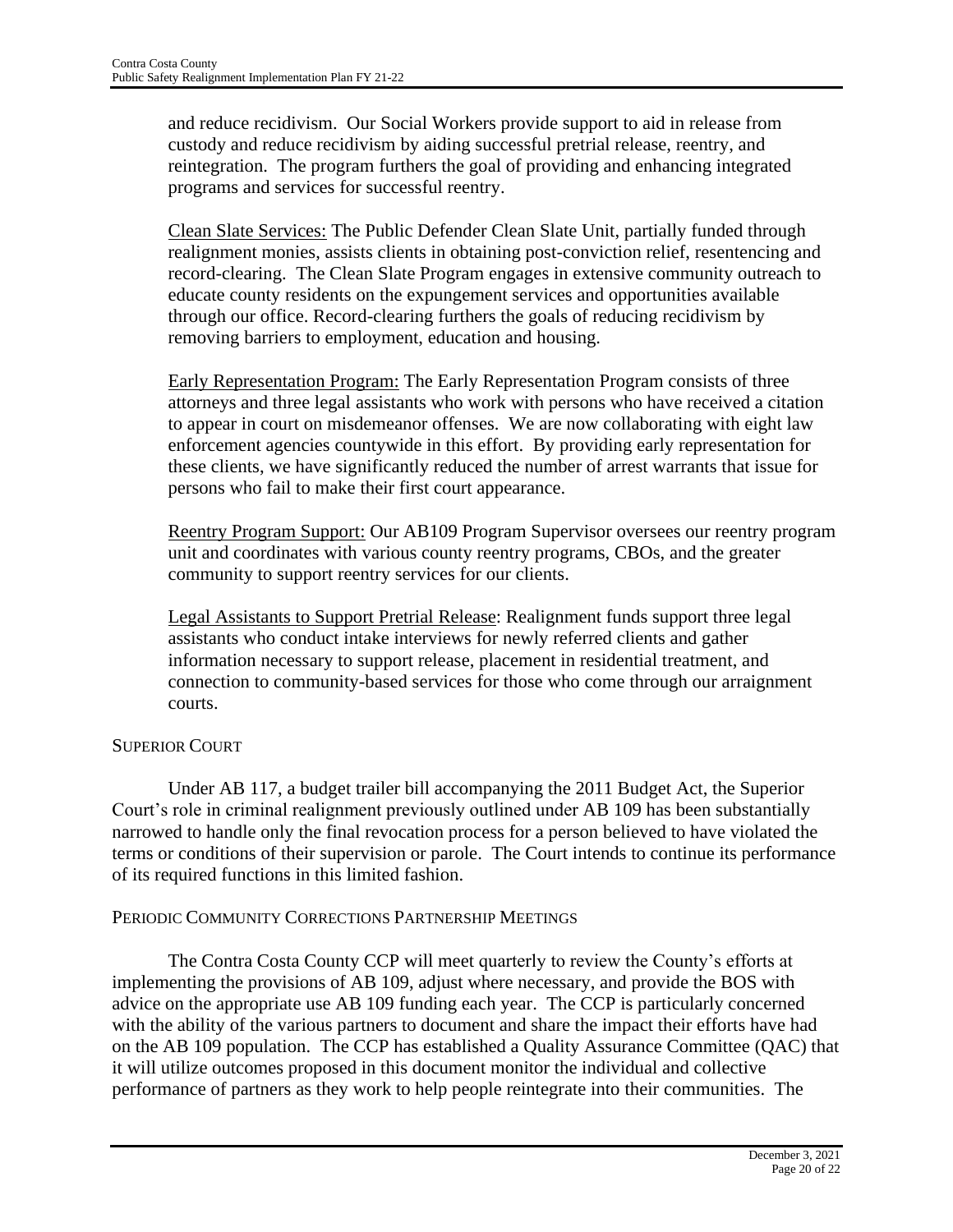QAC will also be responsible for ensuring that a written report is made available each year that summarizes the activities of each agency receiving funding as part of the implementation of AB 109.

### **Proposed Outcomes**

Contra Costa County justice stakeholders – the community, Sheriff's Office, Probation, the Superior Court, the Public Defender, District Attorney's Office, and Health Services – are committed to reducing recidivism and increasing public safety. This Realignment Plan seeks to further these goals by:

- $\triangleright$  Managing the additional responsibilities resulting from AB 109.
- $\triangleright$  Implementing a system that protects public safety and utilizes best practices in recidivism reduction.
- $\triangleright$  Developing a system that uses alternatives to pre-trial and post-conviction incarceration where appropriate.

To gauge effectiveness, the Community Corrections Partnership will gather outcome data likely to include:

- Feedback from CCP partners on the effectiveness of the Realignment Plan
	- o Strengths of the local realignment
	- o Challenges to the local realignment
	- o Recommendations to enhance local realignment
- Recidivism outcomes for AB 109 clients
	- o Number of arrests for technical violations
	- o Number of arrests for new law violations
	- o Number of convictions for technical violations
	- o Number of convictions for new law violations
	- o Number of flash incarcerations
	- o Number of days detained in jail for flash incarcerations
	- o Number of county jail sentences for new law violations
	- o Number of days sentenced in county jail for new law violations
	- o Number of probation revocations
	- o Number of clients completing probation
	- o Number of clients sentenced to state prison
- Quality of life outcomes for AB 109 clients
	- o Number and percent of clients with housing fit for human habitation
	- o Number and percent of clients working full and part-time
	- o Number and percent of clients enrolled in Medi-Cal
	- o Number and percent of clients completing Clean Slate
- Health Outcomes
	- o Mental Health